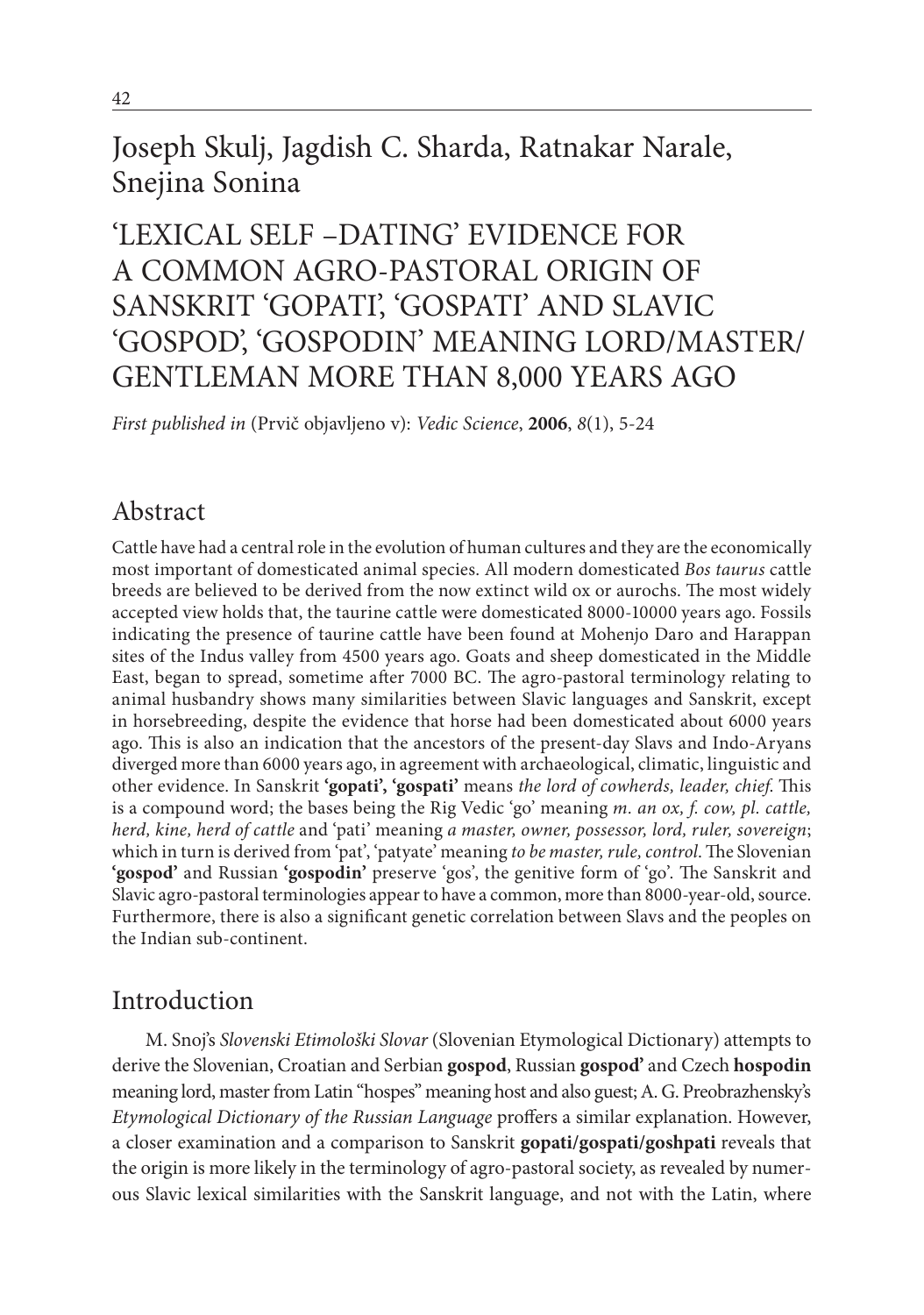these resemblances are considerably less frequent. In addition, the archaeological data on domesticated animals provide datable referents for *lexical dating* of agro-pastoral terminology. Furthermore, the results of Y chromosome DNA comparisons between Slavs and the Indo-European speakers on the Indian sub-continent provide additional support to this hypothesis of a common origin.

Alinei cites Herodotus, the Greek historian, who wrote ~2400 years ago that Indians were more numerous than any other nation that he was acquainted with and Thracians as the most numerous people after the Indians. Alinei has advanced a hypothesis based on the historical and linguistic evidence, that Thracians was the name that Herodotus gave to the Slavs owing to the fact the Thracians were one of the most powerful and representative elites of Slavic speaking Eastern Europe (Alinei 2003). The modern day populations are the reflection of the ancient populations; the population on the Indian sub-continent is still the largest in the world and the Slavic speakers form the most numerous language group in Europe and occupy more than half of the landmass of Europe (Rand McNally 1980).

The study of Sanskrit—the most important religious and literary language of India—by the Europeans, contributed to the study of Indo-European languages and thus eventually the whole science of modern linguistics came into being. The term *Samskrta* means *civilized, polished*, *cultivated, correct* (according to the rules of grammar). Undoubtedly the earliest document in the linguistics is Rig Veda, but there is no consensus regarding the age when it was composed. T. Burrow, by a rough guess-work places its origin at 1000 BC, whereas A.A. Macdonell cites Sanskrit scholar Hermann Jacobi who dates the oldest Vedic hymns to 3000 BC, but another scholar, Bal Gangadhar Tilak puts them as far back as 6000 BC.; G. Feuerstein mentions that both hypotheses are based on different astronomical phenomena mentioned in the Rig Veda. Jacobi also hypothesized that Indians and Iranians separated before 4500 BC. In addition, Burrow also provides examples of linguistic similarities between Avesta and Sanskrit and notes that the resemblance between ancient Iranian and the language of the Veda is very striking in the field of culture and religion. However, when it comes to pastoral terminology, he presents fewer similarities (Burrow 1995, Feuerstein 1995, Macdonell 1917).

Feuerstein et al note that the Indian historian Romila Thapar observed that for the Vedic Aryans the cow was a measure of value and a very precious commodity. The archaic Sanskrit word for both cow and bull is 'go'. 'Go' also denotes human speech, particularly the inspired speech of the Vedic seers (Feuerstein 1995). It should also be noted that in Slavic languages the root 'go-' is used similarly in compounds relating both to cattle and to speech. In addition the Sanskrit word 'veda' meaning *knowledge* has also the same meaning in some Slavic languages including Slovenian.

 Alinei posits that vocabulary offers possibilities for fairly reliable dating, in spite of the complexities and problems that are frequently involved. Vocabulary is representative of the entire history of a community, since it contains vestiges of innumerable stages of cultural-historical renewal of a community of speakers. Accordingly, we can see the history of a language through its vocabulary as an aggregate of innumerable stratigraphies, each corresponding to a lexeme, the ordered sequences of which may be compared with one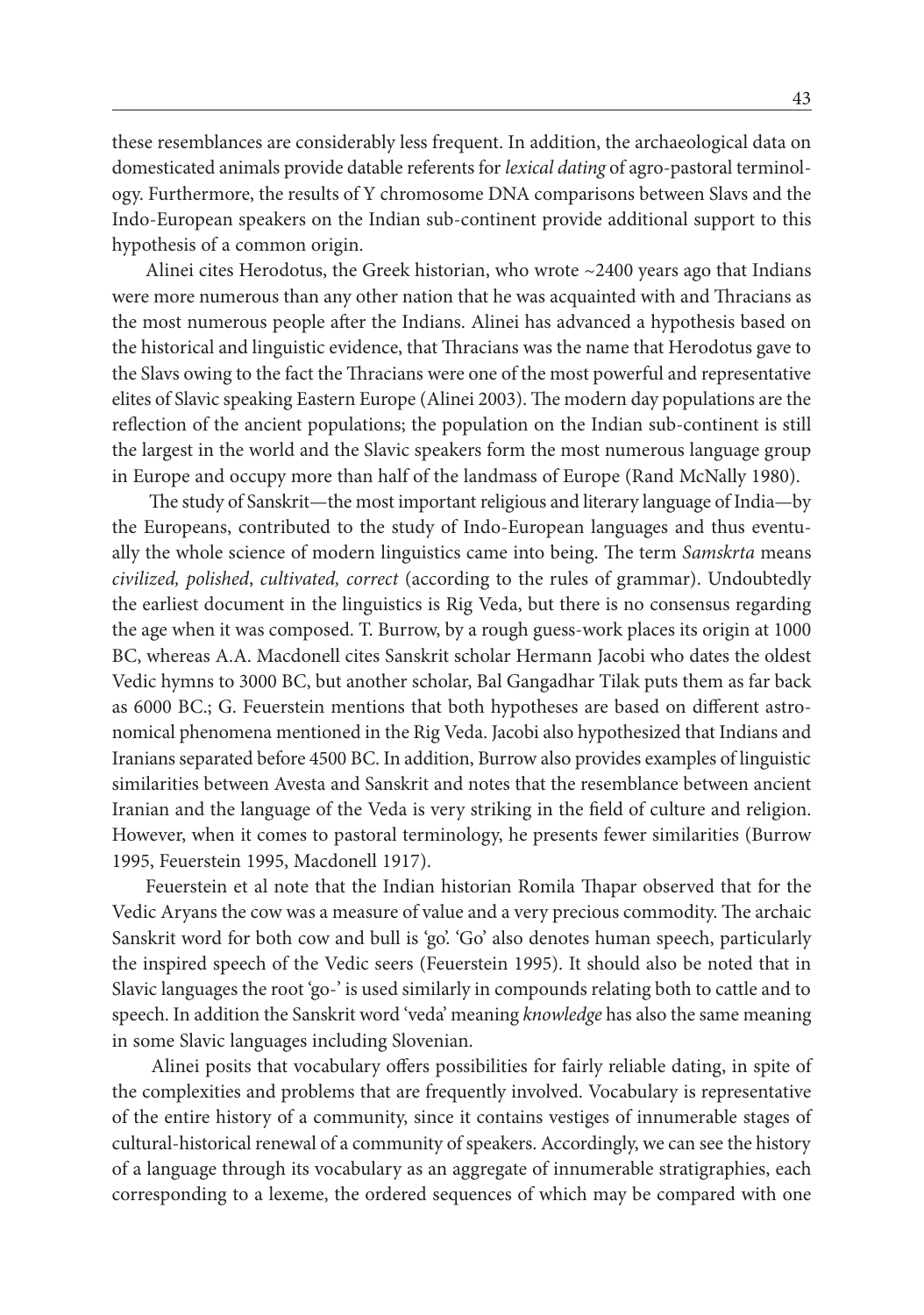another for the identification of common periods e.g. modern, Renaissance, mediaeval, Christian, Roman and various prehistoric periods (Alinei 2004).

In this paper, the origin of words such as 'gopati', 'gospod' meaning *lord*, *master* and also 'gost', meaning *guest* in the Indo-European languages will be examined from the point of reference to their probable agro-pastoral beginnings. The present Slovenian colloquial meaning of the word 'gospod' is analogous to *mister/gentleman,* but *Lord* in a religious context. However, historically it was used in the sense of *lord, master*, which indicated that the person had a dominion over others and that the person exercised this authority on the basis of property or religious rights. The Sanskrit 'gopati', 'gospati', and 'goshpati' are analogous to the Slavic 'gospod' or 'gospodin'. In Apte's The Practical Sanskrit-English Dictionary (PSED) we can see that, Sanskrit 'gopati' can mean *an owner of cows, a leader, chief, king* and in Vedic language *a herdsman, protector, guardian, cowherd, a king;* 'goshpati' means *a chief herdsman.* This indicates that the origin was in an age, when the cattle were already domesticated and there had been an accumulation of wealth to a point, where some owners had other people looking after their livestock.

In the search of the meaning for the Slovenian words 'gospod' meaning *lord/master/gentleman,* 'gost' meaning *guest* and 'govedina' *beef,* the answer is found in the Vedic Sanskrit, particularly in the cattle herding terminology.

## Historical Information

Fire, along with other elements, enabled the human society to have a significant control over the environment. Fire has been used in the hunting process to drive animals into traps to make them easier to catch which in turn provided a better diet for the omnivorous humans. The warmth and illumination it provided, allowed people to survive in colder regions and to live in caves, which provided protection from the hostile environment. Later, fire was used to clear land for agriculture, to make pottery and to forge metal. Although dependable techniques for making fire were not available until  $\sim$ 7000 BC, the remains of simple hearths provide evidence that controlled fire was in use at least 500,000 years ago (Barnouw 1982).

Beekeeping is one of the oldest forms of food production. Some of the earliest evidence of beekeeping is recorded in rock paintings dating to 13,000 BC. (NationMaster.com)

Another development, which followed the controlled use of fire and beekeeping, was the taming and controlled breeding of the major animal domesticates, which in turn was part of a suite of transformations of human society, which formed the Neolithic revolution. There are two alternative hypotheses about the origins of the domestication of a wild progenitor population. The first hypothesis holds that the domestication was carried out only in one region for each species of cattle, sheep and pigs and that the primary domestication centre was in the Fertile Crescent and that large scale cattle population movements took place, together with human migration in the Neolithic age, from the Near East into Europe across the Balkans (Medjugorac 1994). The second view of history of domestication holds that, the capture and the controlled breeding of several of the key livestock species may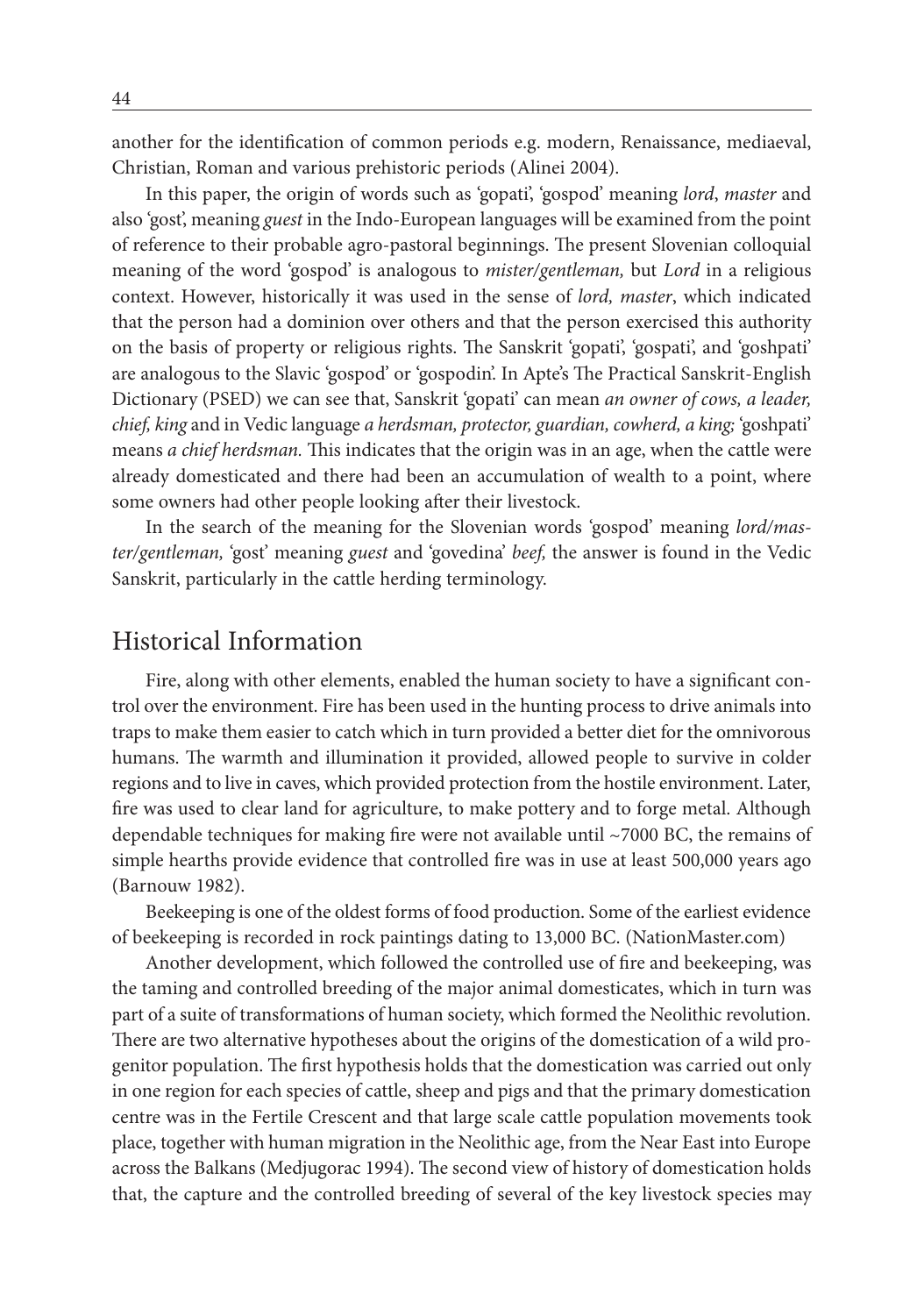have taken place in more than one separate region. These multiple domestications may have been independent of each other, or could perhaps consist of one primary and several other secondary events (Bradley 2000).

From the skeletal evidence, dogs have often been recognized as the first domesticates of all, their short-snouted skulls distinguish them from their wolf ancestors. Many argue that this domestication occurred some 30,000 years ago. 15,000 years ago is the latest that this would have occurred (Jones 2002).

Carbon-14 tests provide evidence which indicates that, following the domestication of the dog, sheep were next in the process of domestication which occurred in northern Iraq about 11,000 years ago; cattle were first tamed somewhat later in northeastern Iran and horses some 6500 years ago in Ukraine.

It is cattle that have had a central role in the evolution of human cultures and are now economically the most important of domesticated animal species. The cattle are of two major types: zebu, the humped species and taurine without humps, which are named *Bos indicus* and *Bos taurus.* All modern domesticated taurine cattle breeds are believed to be derived from the now extinct wild ox—aurochs; the last auroch is reputed to have been killed in Poland around 1627 AD... The most widely accepted view holds that taurine cattle were domesticated in the civilizations of the Near East 8,000-10,000 years ago… Fossils indicating the presence of both zebu and taurine cattle have been found at Mohenjo Daro and Harappan sites of the Indus valley dating from 2,500 BC (Loftus 1994).

The genetic evidence shows that, the domestication of cattle is dispersed through three continents. The separation of Asian humped zebu cattle from the European and North African taurine cattle is estimated to have occurred some 200,000 years ago. There was a second split within the taurine group 25,000 years ago, suggesting the independent domestication in Europe and North Africa (Jones 2002).

Between 9,000 and 8,500 BC, the inhabitants of the southeastern portion of what is today Sahara, began to tend native cattle, herding them in regions too dry for the animals to live without human assistance in obtaining water. Sometime after 7,000 BC, goats and sheep, domesticated in the separate Middle Eastern centre of agricultural invention, spread southward to these already food producing peoples (Ehret 2002). In the semi-arid sites of the Syro-Arabian desert, goats became part of the economy by 8,000 to 7,500 BC. Pigs were probably the last major domestic animal to be incorporated into the Levantine household (Bar-Yosef 2002).

The site of Mehrgarh in Pakistan has yielded evidence of cattle herding, probably zebu, from 7,000 BC at the latest, and may also represent a potential Eastern domestication site. (Loftus 1994).

The genetic evidence has also revealed cattle mobility. Cattle have also been associated with the rapid spread of farming from the Hungarian Plain to Alsace in the 6<sup>th</sup> millennium BC, from Levant to the northwestern Pakistan in the 8<sup>th</sup> millennium BC and from the East African Lakes to South Africa in the 1<sup>st</sup> millennium BC (Jones 2002).

The domestication of the horse has profoundly affected the course of civilization. Horse has played an important part in human survival and began appearing in cave art as early as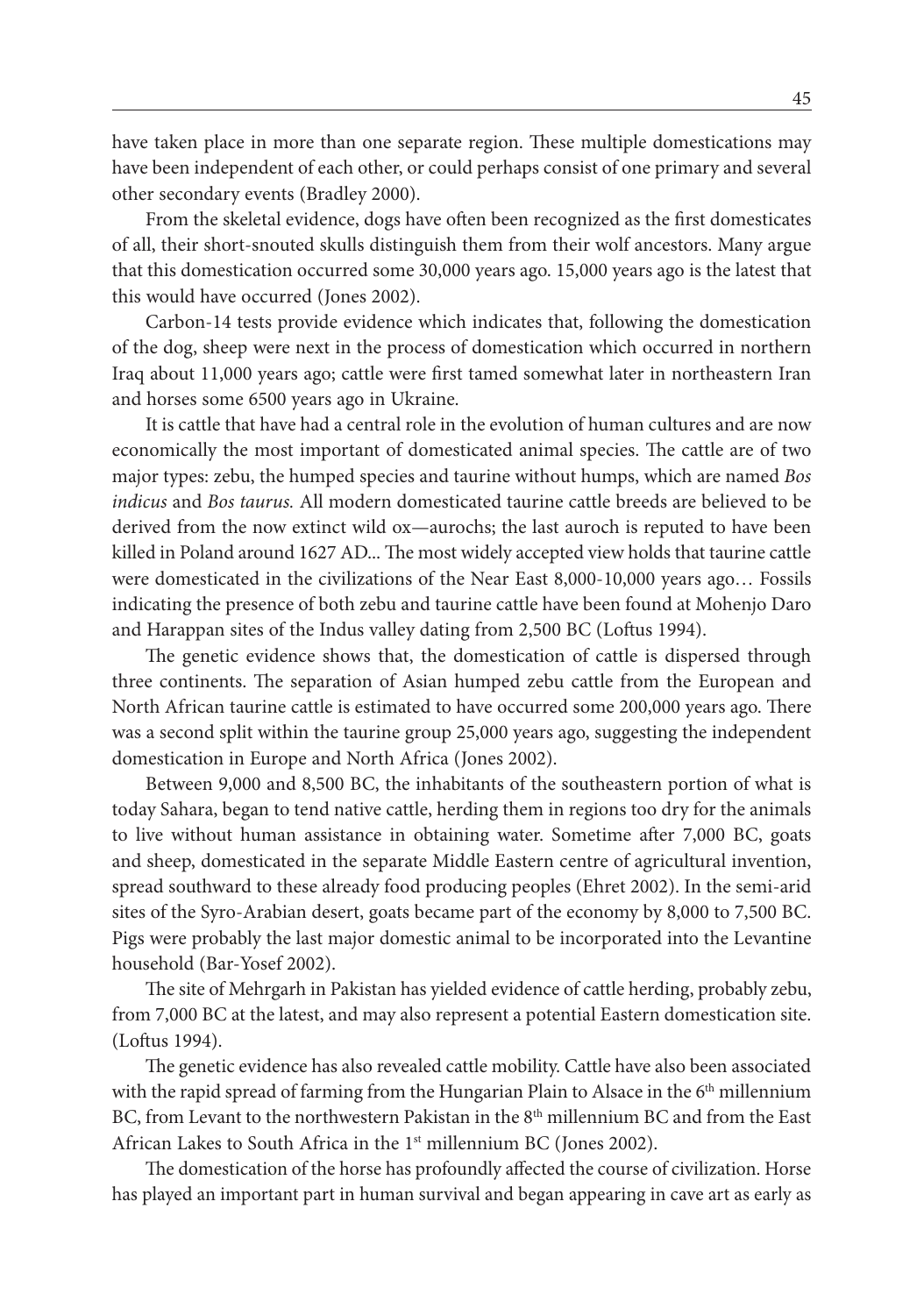25,000 years ago (Valladas 2001). Wild horses were widely distributed throughout the Eurasian steppe during the Upper Paleolithic 35,000 to 10,000 years ago, but in many regions, they disappeared from the fossil record about 10,000 years ago. Horse remains became increasingly frequent in archaeological sites of southern Ukraine and Kazakhstan, starting about 6,000 years ago, where limited evidence of bit wear on the horse teeth suggests that some of the horses could have been ridden. Initially, horses were hunted for meat; after domestication, in addition to meat, horses also provided milk and enhanced transportation and warfare capabilities that led to the spread of languages and culture and the collapse of ancient societies. There are a number of theories regarding the domestication of the horse. Before the common use of DNA in research (pre-1999), anthropologists and biologists hypothesized that horses were domesticated in one small area, perhaps 6,000 years ago on the grassland steppes of Eurasia. Now the mtDNA analyses show that the domestication of the horse occurred in many areas, unlike the other domestic animals (Vila 2001, Lindgren 2004).

From a military perspective, horses played a crucial role in many military operations. By means of warriors with superior horsemanship, the Hungarian language, a member of the Uralic family, entered the general area of present-day Hungary towards the end of the ninth century AD. From various sources, including not only direct records but also the legacy of place-names, we can tell that the area they entered, then called Pannonia, was largely Slavonic-speaking. Yet a thousand years later, the area is overwhelmingly Hungarianspeaking, though its traditional mode of subsistence remained sedentary agriculture. It was the language of the newcomers that prevailed. In terms of mode of existence, it was that of the earlier agricultural population. We can now add genetics to the picture: genetically Hungarians do not stand out markedly from the neighbouring populations…We thus have an incoming population speaking a language that ultimately predominated, but with the overall continuation of the pre-existing population (defined biologically) and its mode of subsistence…This is thus a classic example of 'elite dominance', i.e. a language that is brought in by a small elite but which, because of the dominance of this elite, ultimately comes to prevail in the community over which they exercise this dominance (Comrie 2002).

The spread of Turkic languages to Europe and its periphery must have involved a similar overall scenario, with the establishment of elites speaking Turkic languages and the gradual linguistic assimilation of speakers of other languages, though without any substantial change of the agricultural mode of subsistence or, necessarily, the biological composition of the population… In the case of Turkic-speaking Bulgarians, they were influential enough to give the people their name, but in this case, it was the original Slavonic language that prevailed (Comrie 2002).

The mtDNA analysis showed that the modern horses had almost as much genetic variation as samples of fossil horses. By contrast, similar mtDNA analyses have shown that modern cattle, sheep and pig breeds are much less genetically diverse than their ancestors. This would suggest that horses, unlike the other domestic animals had ancestors in many places and had perhaps two or three separate domestications. The Central Asian sites, yielding the earliest archaeological evidence for intensive horse management, go back 5,000 years at most (Jones 2002).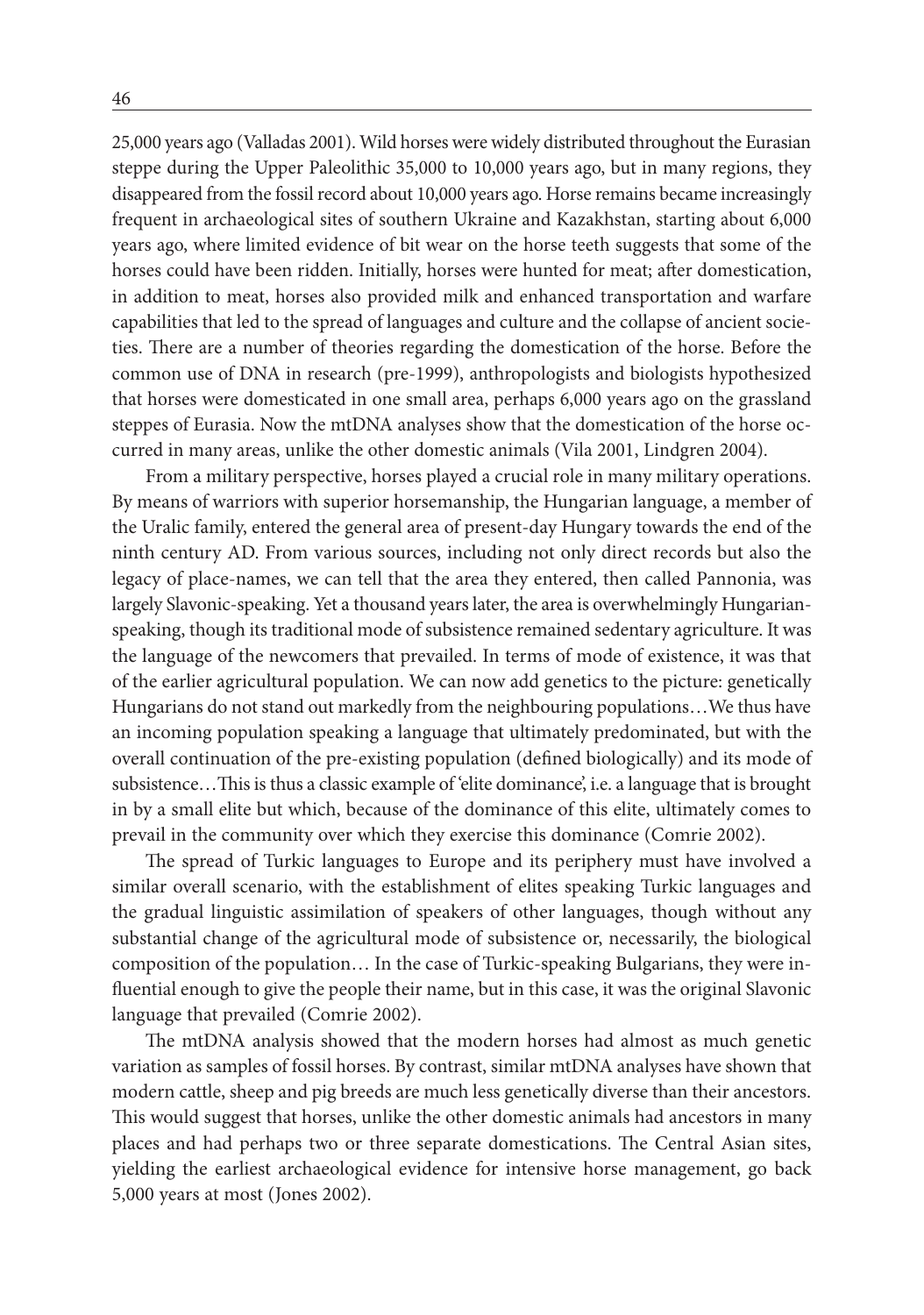## Linguistic comparisons and 'lexical self-dating'

Comparing Indo-European languages can give us some indication as to how and when the specific terminologies were developed. Comparing Latin and Slavic languages with Sanskrit, it is quite apparent that linguistic similarities exist between the three language groups, but are more apparent between Sanskrit and the Slavic languages—these affinities are particularly noticeable with the Vedic Sanskrit. Linguistic similarities are very pronounced in the sheep and cattle herding, but not in horse rearing. This may be taken as an indication that the horse was domesticated after the separation of the ancestors of Slavs and the Indo-Aryans.

Alinei (2004) states: "… lexicalization has never been used by historical linguists for the purpose of dating, although its study is extremely rewarding. Actually, unlike the other linguistic aspects, lexicalization, as interface between language and culture, directly reflects (pre)historical-cultural events, and is therefore directly datable to the extent the events themselves are datable. At this point, in fact, it is necessary to return to the already mentioned distinction between *historically traceable* and historically *untraceable* referents. Many referents are not historically traceable, but only in the sense that they belong to nature, and as such precede man, or life itself. But even the referents which are historically traceable because they belong to human culture are not easily datable: for example, emotions, many abstract concepts… As opposed to all that, all the products of human labour and many social institutions, the names of which make up the greatest part of the vocabulary, generally have an origin precisely defined in time and are therefore datable."

Alinei goes further: "Having established the difference between basically datable and non-datable referents, we can now proceed to the formulation of a fundamental principle: the lexicalization of datable referents tends to have the same date as the referents themselves… (T)he date of the word tends to coincide with the date of the event or the concept it denotes"… He defines: "the method based on this principle, *lexical self-dating,* in order to indicate that the dating is inherent in the lexeme itself ".

(Modern day examples of this process of datable referents are words, in the vocabularies of many languages around the world, such as: 'auto', 'radio', 'television', 'atom-bomb', etc. These words became part of the lexicons when the technological innovations were introduced. The referents, in this case the various technical products and their names in the vocabulary, are of the similar age.)

Applying *lexical self-dating* to animal domestication which is an archaeologically traceable referent which occurred 8,000-11,000 years ago, it is very likely that the words associated with domestic cattle also come from that historical period. Since cattle have been associated with the rapid spread of farming from the Pannonian plain in the 6<sup>th</sup> millennium BC, the terminology must have been in existence prior to this spread of farming and prior to division of Slavs and Indo-Aryans. Therefore, the terminology is very likely  $\sim$ 8, 000 years old.

Alinei (2003) also presents a hypothesis based on the conspicuous series of Turkic loanwords, which implies that Turkic people were the first to have mastered horse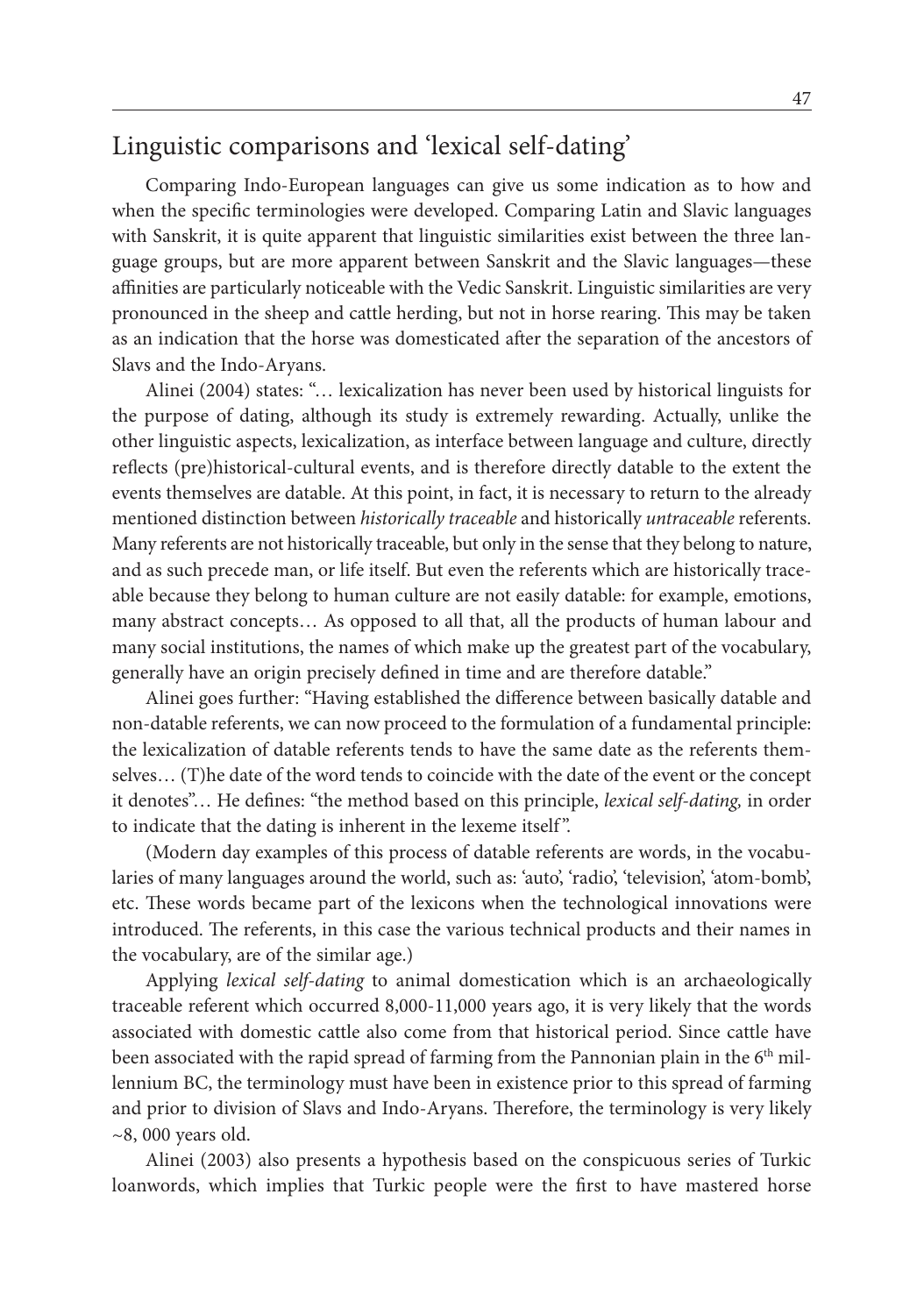domestication and to have it passed to the neighbouring people. Archaeologists date this to be 6,000 years ago. Indications are that this horse domestication occurred after the Indian-Slav split, since the 'Turkic' words associated with the horse and horse equipment in Slavic are not found in Sanskrit.

In Tables 1-3 is given a comparison of pastoral terminology in Sanskrit, Slovenian and Russian. In the comparison only the words with similar sound and meaning were used. English meaning is added for orientation.

| English     | Sanskrit           | Slovenian            | <b>Russian</b>        |
|-------------|--------------------|----------------------|-----------------------|
| sheep       | avika              | ovce                 | ovci                  |
| raml        | avi                | oven                 |                       |
| ram 2       | mesha              | moški (male)         | mužčina (man)         |
| ram 3       | urana              |                      | baran                 |
| ewe         | avikā              | ovca, beka           | ovca                  |
| sheep m.    | avika              | oven                 |                       |
| lamb        | vatsaka-m.         | bacek                | barašek               |
| (offspring) | vatsakā-f.         | backa                |                       |
| flock       | pāśava             | paša                 | pastva                |
| herdsman    | avi-pāla, paśupāla | ovčar, ovnar, pastir | ovčar, pastuh, pastir |
| encirclet   | mandala            | mandrga              |                       |
| wool        | urna, aviloma      | volna, runa          | runo                  |
| from sheep  | avya               | ovčja                | ovčja                 |
| mutton      | avimānsa           | ovčje meso           |                       |
| sheep-pen   | avisthala          | ovčja štala          |                       |

**Table 1.** Pastoral terminology relating to sheep

Transliteration:

Sanskrit: Monier-Williams's *A Sanskrit-English Dictionary* (SED) English transliteration was generally followed: **ć** is pronounced as **ch**; **ś** as **sh** and in some cases as **s**; cerebrals such as d, t, n are relatively rare in Vedic words.

Slovenian: Latin pronunciation is generally used, with some exceptions: **c** is pronounced as **ts** in English; **č** as **ch; š** as **sh; ž** as **zh**; (or **j** in French); and **j** as **y.**

Russian: Slovenian transliteration was used.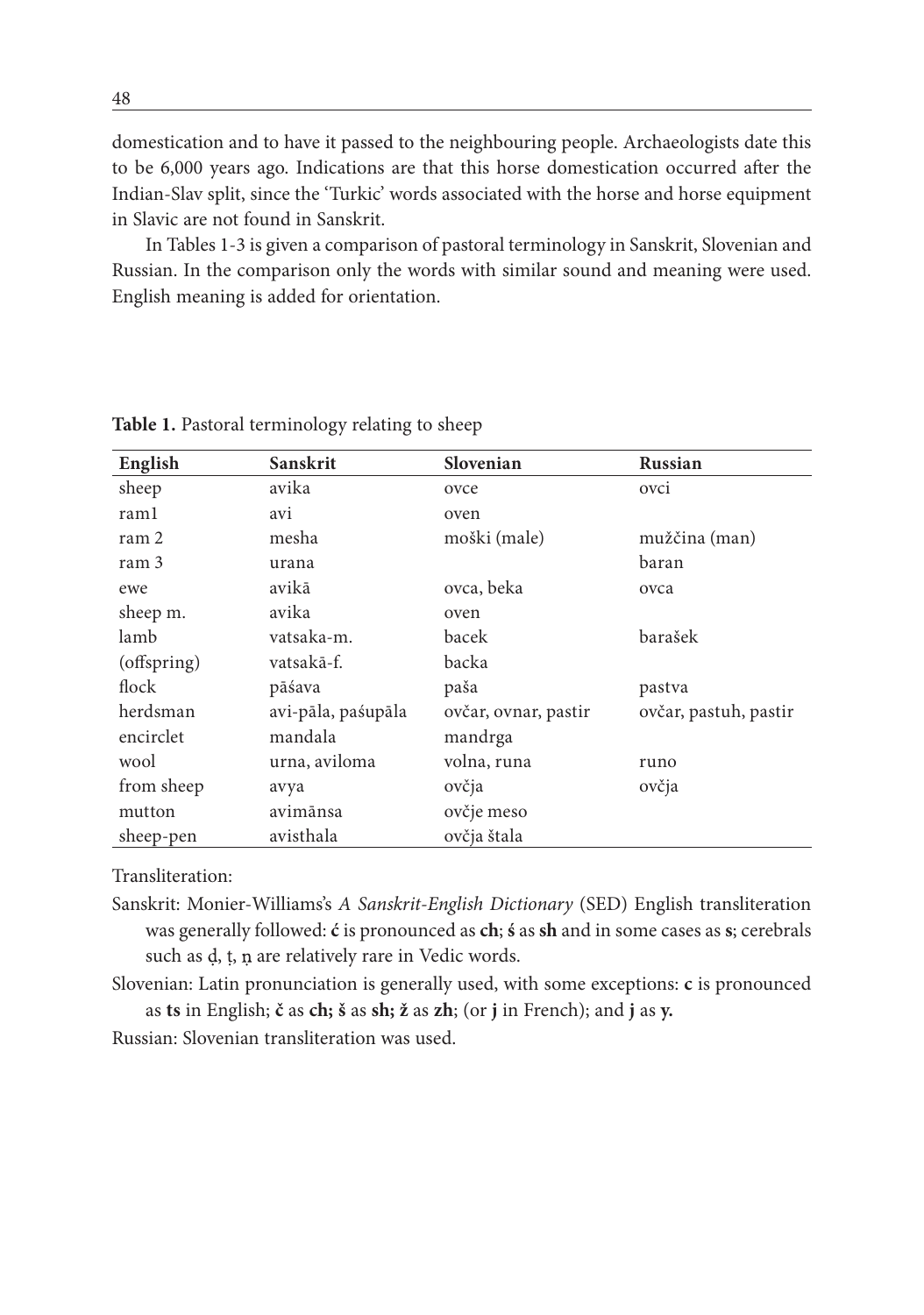| English           | Sanskrit                   | Slovenian             | Russian         |
|-------------------|----------------------------|-----------------------|-----------------|
| cattle, oxen      | gāva                       | govo, goved           |                 |
| cow               | go, gau, gava              | krava                 | korova          |
| OX                | vrisha                     | vol                   | vol             |
| <b>OX</b>         | go, gau                    | govo, govedo (cattle) |                 |
| beef              | gomānsa                    | goveje meso           | govedina        |
| killing of cow    | govadha                    | govedina (beef)       | govedina (beef) |
| as beef           | gāvaya                     | goveja                | govjažie        |
| from a cow        | gavya                      | kravja                | korovie         |
| thickened milk    | kshīra                     | sir (cheese)          | sir (cheese)    |
| watch, protect    | pā, pāti, pāsati           | paziti                |                 |
| bind              | pas, pasati                | pasati, pašem         |                 |
| snare, trap       | paśa                       | past                  | past'           |
| fasten, bind      | paś, pāśayati              | opasati, (opašem)     |                 |
| herd              | paśu (any tethered animal) | paša                  | pastva (relig.) |
| herdsman          | paśupāla (herd guard)      | pašnikar              | prasol          |
| herdsman          | govādićāraka               | govedar               |                 |
| pasture           | paśuvya                    | paša, pašnja          | pastbiščje      |
| herdsman          | gopā                       | pastir                | pastuh, pastir  |
| cow-keeper        | govinda                    | govedar               |                 |
| lord of cowherds  | gopati                     | gospod (lord)         | gospodin (lord) |
| chief herdsman    | goshpati                   | gospod (lord)         | gospod' (Lord)  |
| control, master   | pat-yate                   | paziti, pasti         | pasti           |
| yoke              | yuga                       | igo, jarem            | igo, jarmo      |
| carrier, carriage | vāha, vāhika               | <b>VOZ</b>            | <b>VOZ</b>      |
| go                | i, eti                     | iti                   | iti             |
| move (to)         | pal/palla-ti               | peljati(move w/cart)  | polzti (crawl)  |
| convey (to)       | vaha-ti                    | voziti                | voziť           |
| lead (to), guide  | vah, vodham (Ved.)         | voditi, vesti         | voditi, vesti   |

**Table 2.** Pastoral terminology relating to cattle

**Table 3.** Probable pre-agro-pastoral terminology

| English       | <b>Sanskrit</b> | Slovenian       | <b>Russian</b>    |
|---------------|-----------------|-----------------|-------------------|
| fire          | agni            | ogenj           | ogon <sup>'</sup> |
| fire-pan      | agnishtha       | ognjišče        |                   |
| heat, burning | palita          | paliti (scorch) | palit'            |
| heat          | tapana          | toplina         | teplota           |
| smoke         | dhūma           | dim             | dim               |
| burn (to)     | ghri, gharnote  | goreti          | goret'            |
| illumined     | ghrita          | ogret (heated)  |                   |
| winter        | hima            | zima            | zima              |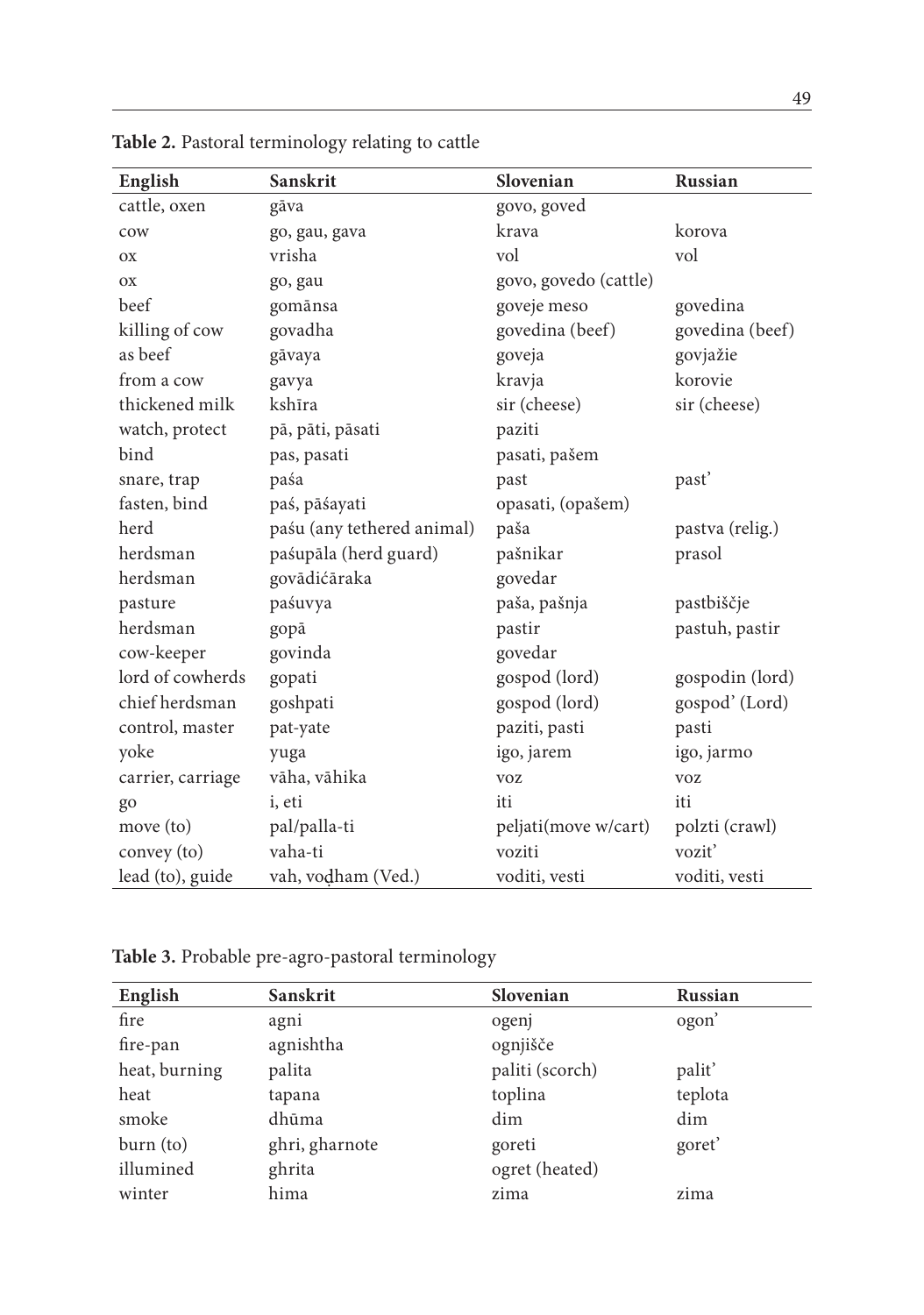| English           | Sanskrit          | Slovenian             | Russian         |
|-------------------|-------------------|-----------------------|-----------------|
| earth (soil)      | prithivī          | prst                  |                 |
| water             | uda               | voda                  | voda            |
| drink (to)        | pā, pāti, pibati  | piti                  | pit'            |
| quaff(to)         | pā, papīyāt       | popijati/popivati     | pit'            |
| rain (to)         | vrish, varshati   | pršiti (rain lightly) |                 |
| rain              | varshā            | prša (light rain)     |                 |
| cloud             | megha             | megla                 |                 |
| cloud (to)        | megh, meghāyate   | megliti               |                 |
| sky               | nabhas            | nebesa, nebo          | nebo            |
| moon              | māsa              | mesec (luna)          | mesjac (luna)   |
| month             | mās               | mesec                 | mesjac          |
| darkness          | tama              | tema                  | ťma             |
| night             | niś, nakta        | noč                   | noč'            |
| day               | dina              | dan                   | den'            |
| light             | ruć, ruk          | luč                   |                 |
| light (in colour) | śveta             | svetel, svetla        | svjet           |
| light (not heavy) | laghu             | lahek                 |                 |
| mountain          | giri              | gora                  | gora            |
| tree              | dru               | drevo                 | derevo          |
| wood              | dāru              | drva                  | drova           |
| living being      | jīvina            | živina (livestock)    | životnoje       |
| wolf              | vrika             | volk                  | volk            |
| otter             | udra              | vidra                 | vidra           |
| spear             | śūla, śalākā      | sulica                |                 |
| sharp pin         | śūla              | šilo (awl)            | šilo (awl)      |
| thorn             | tarunakha         | trn                   | tjern           |
| skin, body-cover  | (deha) kosha      | koža (skin)           | koža (skin)     |
| meat              | mās/māns          | meso                  | mjaso           |
| roast (to), bake  | paća-ti           | peči                  | pječ'           |
| roasting          | pāka              | peka                  |                 |
| baking            | paćana            | pečenje               |                 |
| observe           | spaś/ paśya-ti    | paziti                |                 |
| seeing            | paśyan            | pažnja                |                 |
| behold!           | paśu              | pazi!                 |                 |
| bind (to),        | fetterpas, pasati | pasati (to gird)      | opojasať        |
| fasten (to)       | paś, paśayati     | pasati (to gird)      | opojasať        |
| pelt, hide        | driti             | dreti (to flay)       | drat' (to flay) |
| urinary duct      | mehana, vasti     | mehur (bladder)       | mehi (bellows)  |
| flock             | yūtha             | jata                  |                 |
| honey             | mada, madhu       | med                   | mjed            |
| mead              | madhu, madishtha  | medica                |                 |

Table 3. Continued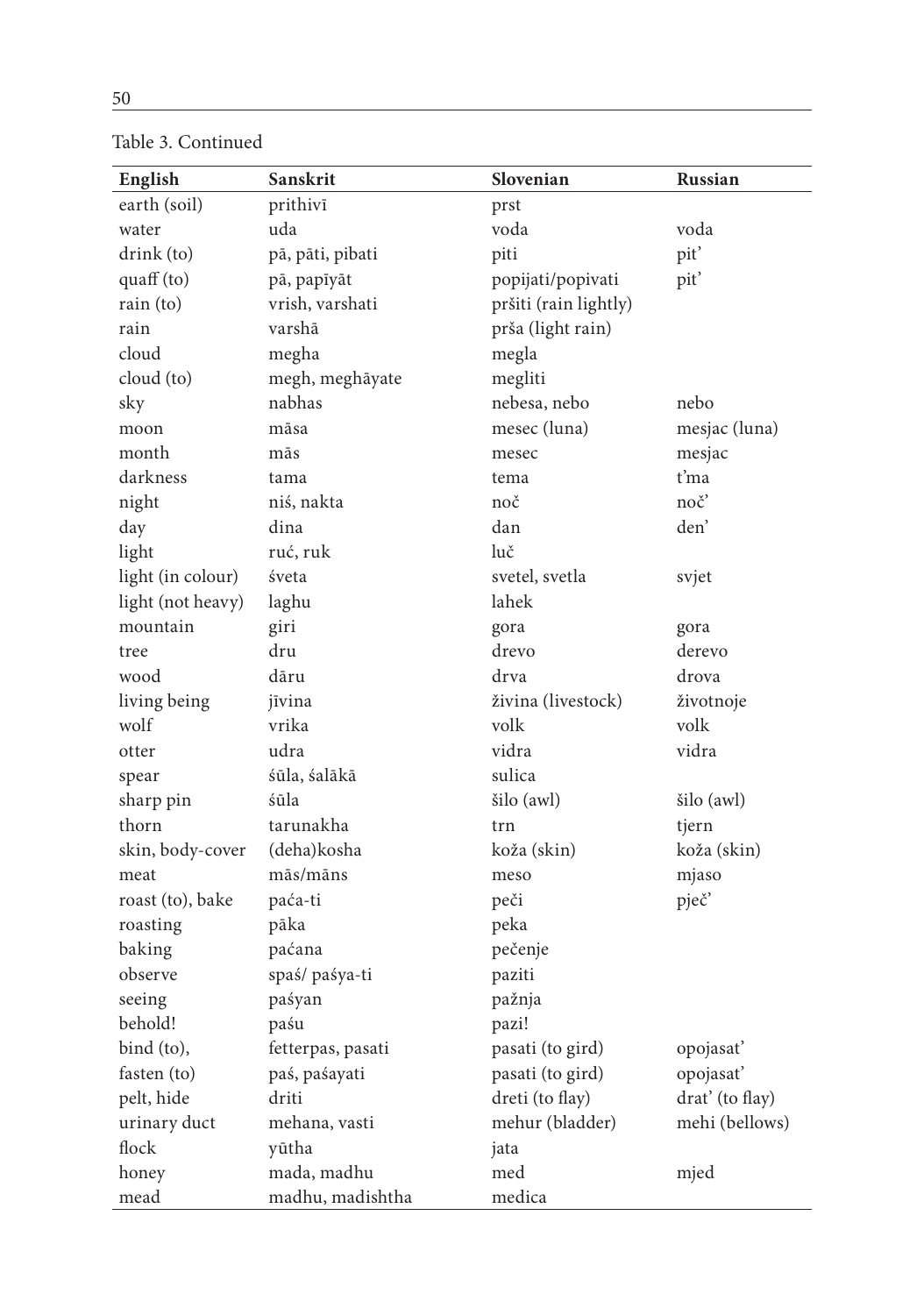## Discussion of linguistic comparisons

The origin and the development of agro-pastoral technology can be traced through Sanskrit agro-pastoral terminology. Its beginnings can be seen in the words such as **pāśa**  meaning snare, trap, noose and in the verbs **pas, pasati** to bind, **paś, pāśayati** to fasten, bind in addition to **paśyati** to look at, observe. This process is an integral part of domestication, which started with trapping of the young animals and keeping them tethered under watchful eyes so that they will not run away as they grew older. This is the initial terminology in the steady progress of taming and domestication of wild animals, to the point where animals became part of human culture and food cycle. The domestication of animals commenced with the keeping of the animals singly close to human habitation. This is reflected in the word **paśu** which originally meant-any tethered animal singly or collectively, a herd, a domestic animal as against **mriga**-game or wild animal (SED p. 611, 828), but **paśu** can also mean cattle and in the Vedic language any animal or beast along with **jīvita** and **jīvina** meaning any living being.

As the pastoral society progressed, the cattle began to represent wealth and this required some specialization to take care of the herd, to protect it and to find it a good pasture. This was done by **gopā** a herdsman, guardian. The ownership/control of the cattle and the cowherds was in the hands of **gopati** the lord of cowherds, leader, chief (SED p. 365). The cattle were also the means of trade, **goshā** meaning acquiring or bestowing cows (PSED p. 414). The word g**osht** means to assemble and collect. During milking, the cattle were assembled and kept at a station for cattle or cow-pen **gosthāna,** which was usually attached to the house**;** similarly **goshtha** was an abode for cattle, cow-house, cow-pen; **goshthāna** a place where cows are kept and these places also served for purposes of meetings, assembly and fellowship/**goshthi.** The **goshthin** is also the chief person or president of assembly (SED p. 367). It should be noted that this is primarily Vedic terminology.

Parallel pastoral terminology is found in Slavic languages such as Slovenian and Russian as listed under Pastoral terminology relating to cattle: **past, past'** trap or snare; **pasati** to fasten; **paziti** to watch; **paša** herd or pasture; **pašnja, pastbišče** pasture; **pastir, pastuh** herdsman.

In the search for the origin and the original meaning of the Slovenian and Russian words **gospod** and **gospodin** meaning *lord, master*; and **gost** meaning *guest*; the answer is best found in the Vedic Sanskrit, particularly in the cattle herding terminology.

Slo&Ru **gospod**, **gospodin** (lord, master, gentleman):

Skt. **gopati** – compound word meaning *the lord of cowherds, leader, chief* – (SED p. 365)

> **gospati** – genitive compound meaning *the lord of cowherds, leader, chief* – Macdonell's A Vedic Grammar for Students (VGS) p. 273

**goshpati**—due to Sandhi (Sandhi is a euphonic combination of sounds; avoidance of hiatus and assimilation are the leading principles on which the rules of Sandhi are based (VGS). When 's' is preceded by a vowel except 'a' or 'ā' or by 'k' or 'r', it is changed to 'sh' when, in the same word, 't' th' 'm' 'y' 'v' or any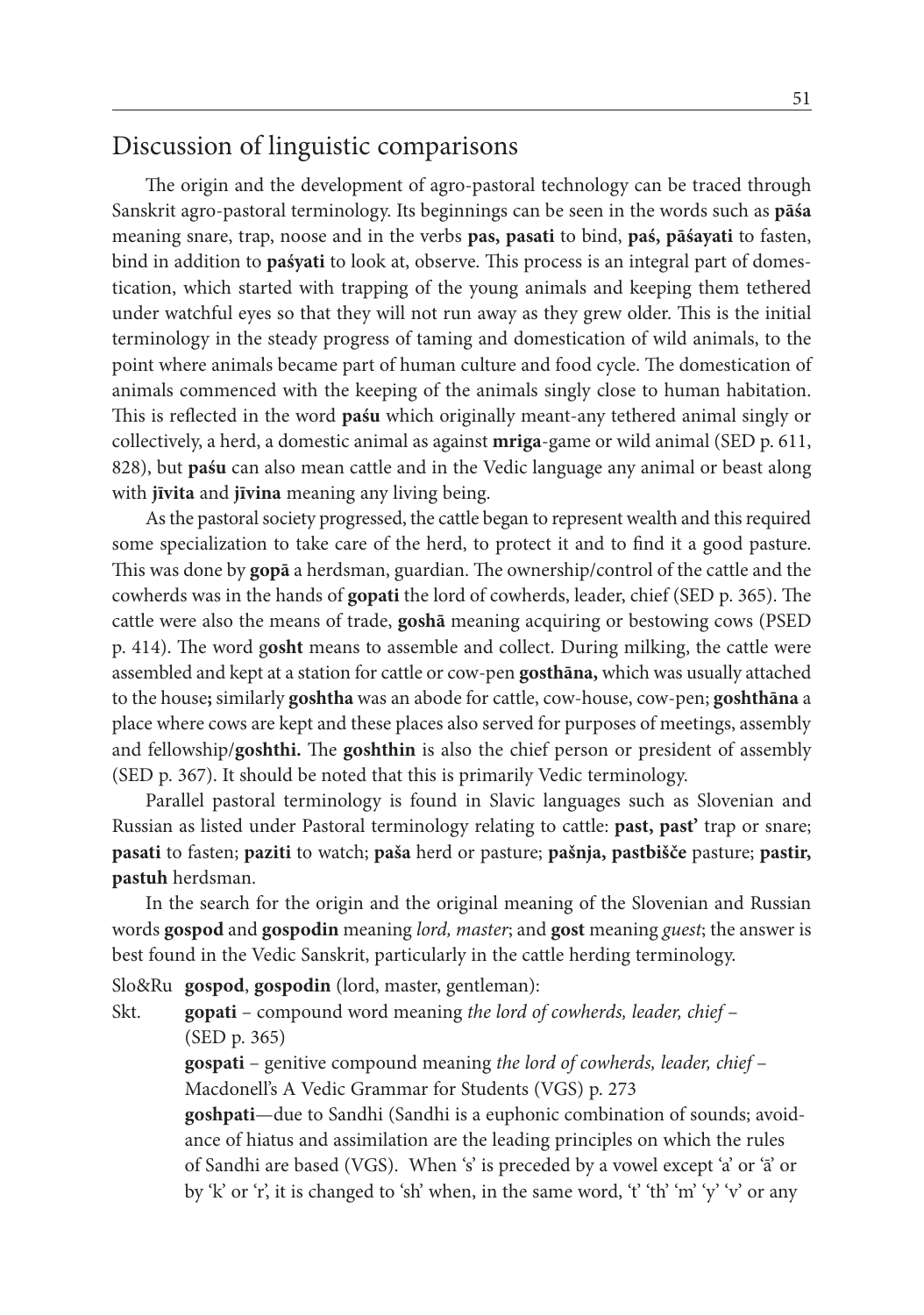vowel follows, cf.: *A Sanskrit Manual for High Schools*) 's' can change to 'sh' without changing the meaning **go, gau** – genitive is 'gos' – m. -*an ox*, f. -*a cow*, -pl*. cattle* – (SED p. 363) **pati** – m. – *husband, master, owner, possessor* – (SED p. 582)

In Sanskrit, the frequent combination of declinable stems with one another to form compounds which then are treated as if simple, in respect to accent, inflection and construction, is a conspicuous feature of the language, from its earliest period, according to Whitney's *Sanskrit Grammar* (SG) p. 480. The two characteristic features of a compound are unity of accent and employment of the uninflected stem in the first member or members; but there are exceptions present in the Vedic language. To form the compound, in the classical Sanskrit 'go' has to be used. However, in the Vedic Sanskrit compounds, genitive case is very common before 'pati'; for example 'gnās-pati'—meaning husband of a divine woman; where 'gnās' is gen. of 'gnā'—meaning a divine female, 'jās-pati—meaning the head of the family where 'jās' is gen.of 'jā'—meaning born, produced (VGS pp. 271-273, SED p. 416). In this particular case, **gos**-**pati** is the Vedic version of 'gopati' where the genitive '**gos'** instead of the root '**go'** is used to form the compound. This is also analogous to 'dampati' meaning lord of the house, derived from 'dams-pati' (VGS p. 273). Gospod/ gospodin are analogous compounds, and in this case, both the Slovenian and Russian preserve the genitive case '**gos'** in the compounded word. When comparing, Skt. 'gospati' and Slo. & Ru. 'gospod' & 'gospodin', there is also an evidence of a sound change of 't' to 'd' similar to Skt. 'pat, patati' and Slo. & Ru. 'padati & padat' all words meaning *to fall*.

It is evident that **gospod**/**gospodin** are analogous to Vedic '**gos-pati'** which appears to be rooted in the agro-pastoral society and era, when the wealth and prestige was based on the number of cattle owned and described the person as the *owner of the herd* and an employer of other people, as the *lord of the cowherds* and as *chief* of the people who were guarding and tending his cattle.

Slo **gospodar** (master, landlord, head of household – including hired hands) Skt **gopa –** the lord of cowherds, leader (SED p. 365)

**gos-pā –** guardian of cattle (Vedic version, VGS p. 273)

**dhara** – having, holding, possessing (SED p. 510)

The intrinsic meaning of **gospodar** can be deduced from '**gos-pā-dhara'** meaning *possessing guardians of cattle;* this would signify a person of some importance and power, since the herdsmen would be working for him*.*

Slo. **gostija** (a feast, treat, banquet): Skt. ghasa – m. – *flesh, meat; devourer* (SED p. 377) **ghāsa** – m. – *food, meadow, grass* **da** – mf(ā)n. – *giving, granting, offering; a gift* (SED p. 464) **dā, dāti** (RV) – *to give, bestow, grant* (SED p. 473) **dāti** (RV) – *liking to give* >**tti** (SED p. 474) **ti** – a primary suffix added directly to the root (root = verb); primarily feminine action nouns have this <ti> suffix. The compounded word 'dāti' (daati) can have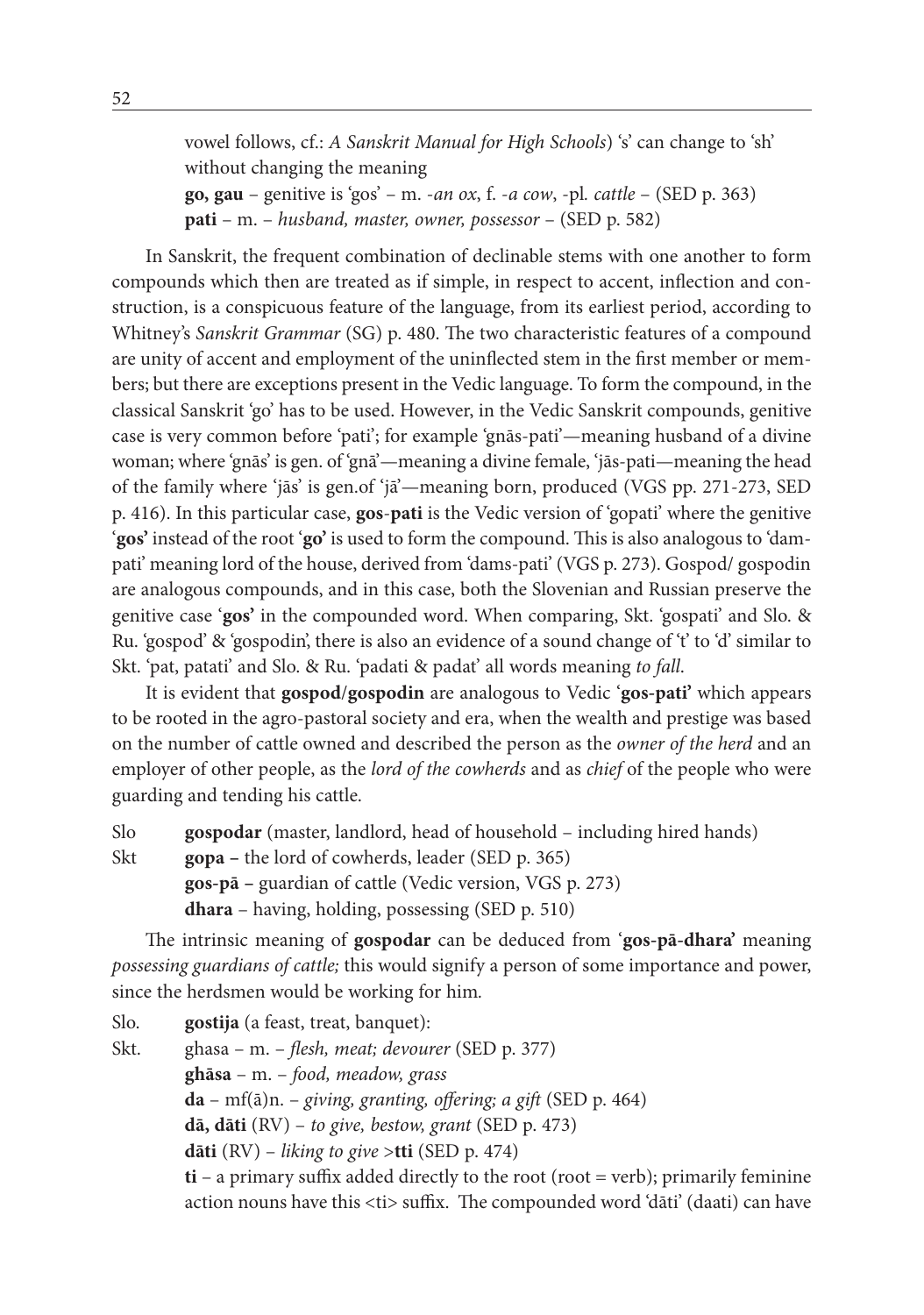two meanings: (1) he gives (2) gift. However, when 'dāti' is the final number of a compound, it is reduced by syncope to <tti> as can be seen in the following examples: 'bhagatti' which means gift of fortune, 'maghatti' meaning receipt of bounty (VGS p. 257). It follows that '\*ghāsatti' can be transcribed as gift of food, derived from 'ghāsa+dati'>'ghāsa-tti'>.

**ya**—a secondary suffix added to words already ending in a suffix (VGS p. 254- 265). In the Vedic nominal stem formations, the declinable stems are chiefly formed by means of suffixes added to the roots. These suffixes are of two kinds: primary or those added directly to the roots such as <ti> (which may at the same time be compounded with verbal prefixes); and secondary, or those added to the stems already ending in a suffix and to pronominal roots such as <ya> (VGS p. 254). The second suffix <ya> forms adjectives of relation and abstract nouns, an example of this is 'paśav-ya'—meaning relating to cattle.

Thus g**ostija** can be derived from compounded **ghasa-tti-ya** meaning *relating to receiving meat* or **ghāsa-tti-ya** meaning *relating to gift of food* with the intrinsic implication of giving and receiving hospitality, which in most cases would involve food. The meaning being *relating to the offering/ giving meat/food,* and a banquet is really an occasion where food is provided for the guests by the host.

Slo&Ru **gost** (a guest, visitor)

| $ghasi - food (SED p. 377)$<br>$ghāsa - food, grass$<br><b>goshtha</b> – abode for cattle, stable (SED $p$ , 263)<br>$goshthya - mfn - being in a cow stable (SED p. 367)$ | Sk | ghasa - flesh, meat; devourer (SED p. 377)                         |
|----------------------------------------------------------------------------------------------------------------------------------------------------------------------------|----|--------------------------------------------------------------------|
|                                                                                                                                                                            |    |                                                                    |
|                                                                                                                                                                            |    |                                                                    |
|                                                                                                                                                                            |    |                                                                    |
|                                                                                                                                                                            |    | goshthi - an assembly, meeting, society, association (PSED p. 414) |
|                                                                                                                                                                            |    |                                                                    |
|                                                                                                                                                                            |    | $dāti > tti - see gostija$                                         |

In India it was a custom that, person looking for an overnight stay, would be allowed to sleep in a stable where the grooms and the herdsmen slept.

**Gost** can be derived from **ghāsa-tti** –meaning one who received a *gift of food* which could be the origin for the **gost** and guest. The other possibility is that it refers to a temporary visitor or traveler just receiving shelter as **goshthya** – meaning *being in a cow stable* would also indicate. However, the word **gost** does not differentiate between one receiving food from the one receiving lodging.

```
Slo goveje – adj-(beef), Ru govjažie
Skt gavaya – mfn – as beef (SED p. 354)
        gavyaya – mf(ii)n – belonging to or coming from cattle
Slo&Ru govedina, govjadina – noun – (beef coming from killed cattle)
Skt. go-vadha – m. – the killing of a cow (SED p. 366)
```
-**ī**na – secondary nominal suffix expressive of direction (VGS p. 261)

In the Vedic nominal stem formations, secondary nominal suffixes form adjectives with the general sense of relating to or connected with. In the case of secondary suffix <iina>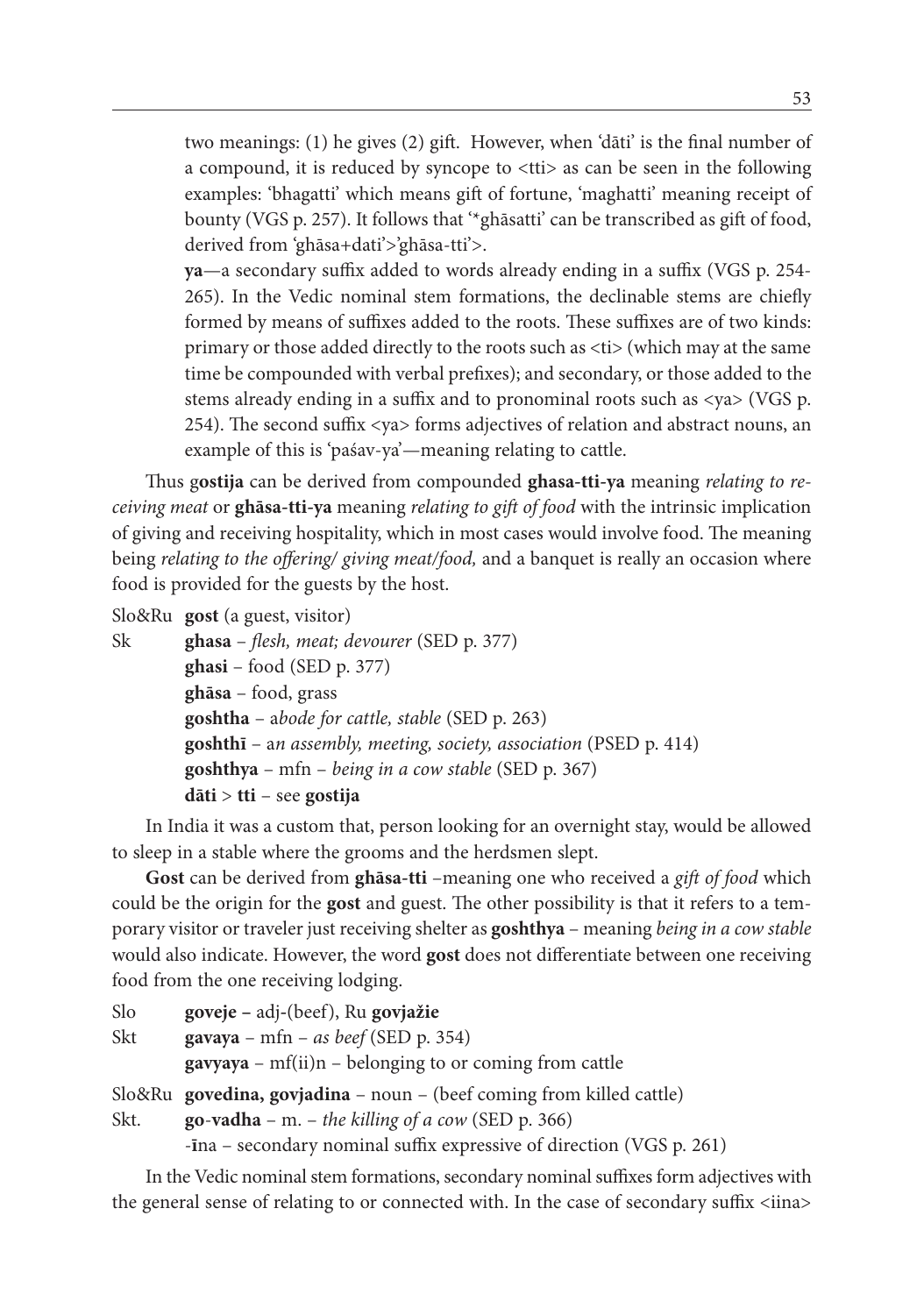(primary suffix is 'in') is chiefly expressive of relation. The Atharva Veda example of this usage is as follows: 'viśvajan-īna' meaning containing all kinds of people.

Thus **govedina** can be derived from g**o-vadha-īna –** meaning *related to or connected with a killed cow;* this describes well the source of beef.

Slo. **župan – (**mayor – the chief executive official of a city, town or village) Skt. **jā** – race, tribe; mother (PSED p. 450) **pā** – protecting, guarding (PSED p. 607) **nī** – a leader or guide (SED p. 565) **pāna** – protecting, keeping; protection, defense (SED p. 613)

Historically, the term '**župan'** was used to describe the doyen of a village or villages and is first mentioned in 777 AD and written as '**jopan'.** Later they became officials of the feudal lords (Štih 1996 p.143). **Župan** can be derived from **jā-pāna –** meaning *protecting the tribe.* This would indicate that the function of the 'župan' was to protect or to lead the tribe. In this compound the stem **jā** and not the genitive form is used for the first member of the compound.

There is also a word in Persian that is similar in sound **'šuban'** or **'šoban'** meaning *a shepherd.* However, Alinei questions the usual explanation that it came to the Balkans via Turkic language. In his opinion, such loanwords would be more easily understandable, if connected to the introduction of specialized stock raising in the Balkans, by the *kurgan* culture of the IV millennium BC or by their latter successors (Alinei 2003).

| Slo. | $\dot{z}$ upnik – (pastor, a priest in charge of a church)                      |
|------|---------------------------------------------------------------------------------|
| Skt. | $\mathbf{i}$ ap, $\mathbf{j}$ apati – to pray in a low voice (SED p. 411)       |
|      | $ni$ – suffix for action or agent nouns (VGS p. 258)                            |
|      | $n\bar{i}$ – a leader or guide (SED p. 565)                                     |
|      | ka, aka – a Taddhita affix used in forming adjectives; it may be added to nouns |
|      | to express similarity (SED p. 240).                                             |
|      |                                                                                 |

**Župnik** can be derived from **jap-nī-ka –** meaning *leader in prayer*, which would indicate a leadership position, but in this case in a religious function.

How can we be sure that the terminology is original and not an innovation? Alinei (2004) offers some guidelines to test these possibilities. He cautions: ''Lexical self-dating has one major drawback, which limits its application, the original names of datable referents may change, as they frequently do, after the original lexicalisation. This drawback is of particular importance in case of prehistoric referents.'' In the examples shown, it is evident that the meanings of the lexemes associated with cattle have not changed over the millennia. However, the original appellation of the cattle owner, who exercised authority over shepherds, has now evolved to denote a person who has control over others and employs others to work for him, not only in cattle herding but also other endeavours. It also includes a person who does not do manual work for a living. This is still close to the original meaning. The fact that these words, similar in sound and meaning, have been used so far apart geographically and historically would indicate that they were not innovations,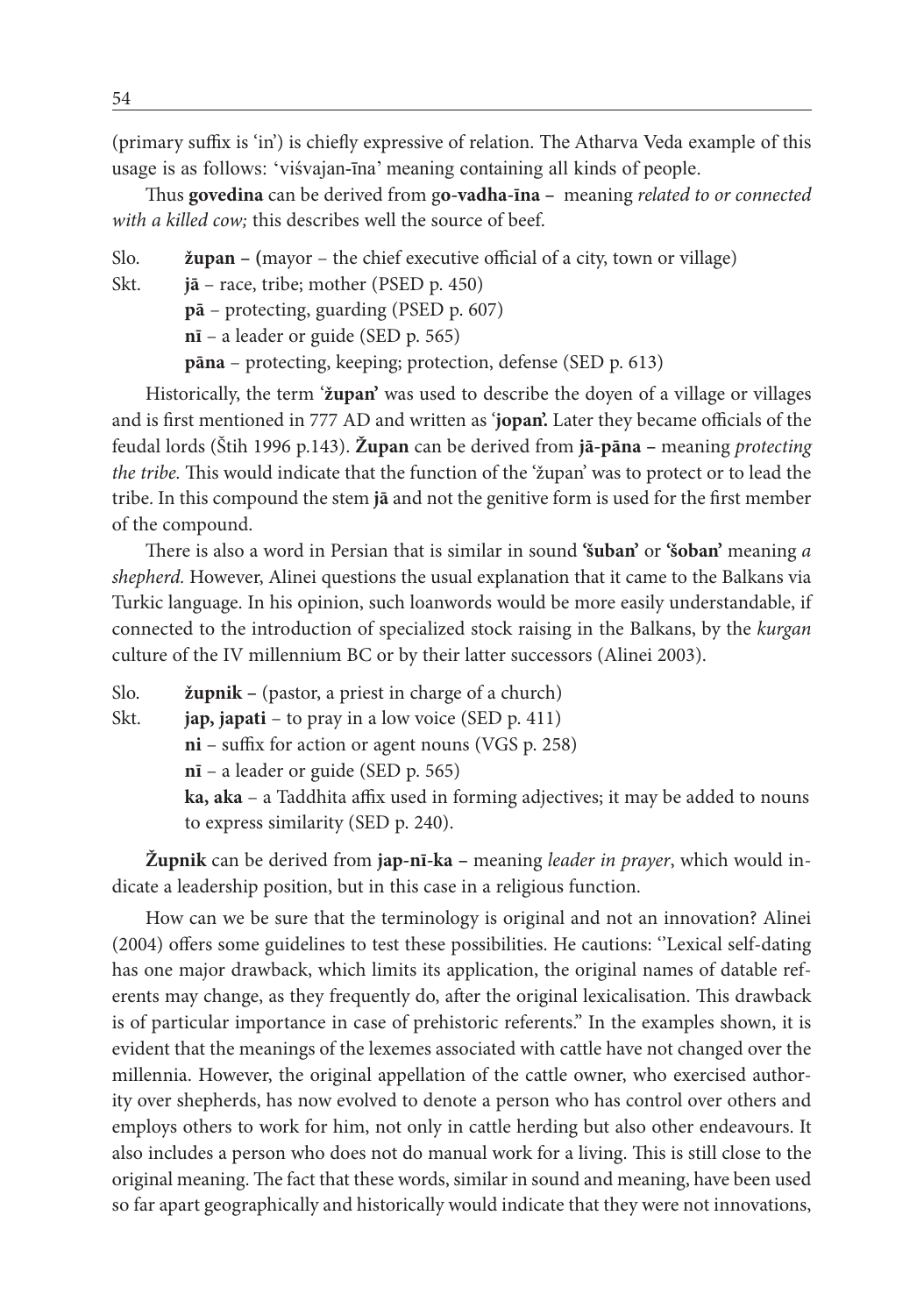but original lexemes. In this case we have two witnesses to attest that the terminology is original not an innovation.

#### Inferences from genetic comparisons

India has served as a major corridor for the dispersal of modern humans. The date of entry of modern humans into India remains uncertain. By the middle of Paleolithic period 50,000-20,000 years ago, humans appear to have spread to many parts of India. The migration routes of modern humans into India remain enigmatic. Nevertheless, contemporary ethnic India has become a land of enormous genetic, cultural and linguistic diversity. The people of India are culturally stratified as tribals, who constitute  $\sim 8\%$  of the population and nontribals. Most contemporary nontribal populations of India belong to the Hindu religious fold and are hierarchically arranged in four main classes, namely, Brahmin (priestly class), Kshatriya (warrior class), Vysya (business class) and Sudra (menial labor class) (Basu 2003).

**DNA** testing is now a powerful tool to prove or disprove research in various fields of anthropology, anthropography, archaeology, prehistory and linguistics using the clues provided by the genetic markers on the maternally inherited mtDNA and the paternally inherited Y-chromosome. **R**-**M17** (**HG 3**) is a Y-chromosome mutation of **M173** lineage, which along with **M170** appears to have been present in Europe since Paleolithic times. There is statistical evidence that, after the Last Glacial Maximum **R-M17** expanded from the refuge in Ukraine and expanded both westward and eastward; it is rare in western Europe, but is widely present in eastern and central Europe, being found at a frequency of 50-60% in Poles, Hungarians, Ukrainians, Belorussians and Russians (Semino 2000, Malyarchuk 2005). The frequency decreases westward; in Slovenians and Czechs-the most westerly Slavic speaking countries to 37% and 38% respectively, followed with a precipitous decreases in Italy and Spain where the frequency is only 2% (Rosser 2000), but in contrast to western Europe, in India **R-M17** is present at 17%-26% (Cordaux 2004, Quintana-Murci 2001).

Cordaux et al. (2004) analyzed a very extensive dataset of Indian caste and tribal Y chromosomes and found that caste and tribal groups differ significantly in their haplogroup frequency distribution; caste groups are homogenious for Y chromosome variation and more closely related to each other and to central Asian groups than to Indian tribals. They conclude that paternal lineages of Indian caste groups are primarily descended from Indo-European speakers who migrated from central Asia, basing this on the high frequency of haplogroup **R-M17 (HG 3),** which is present in all groups with the average of 21%, but reaches a frequency of 40% in the north caste groups. The frequency is much lower in the tribal groups at 9%.

Quintana-Murci et al. (2001), also present genetic evidence derived from their study of Y chromosome lineages in southwestern Asia supporting the occurrence of two major population movements into India; one of farmers from southwestern Iran, where haplogroup **J-M172 (HG 9)** is very frequent; the other of pastoral nomads from western and central Asia, where **R-M17 (HG 3)** is the most frequent haplogroup. Their frequency data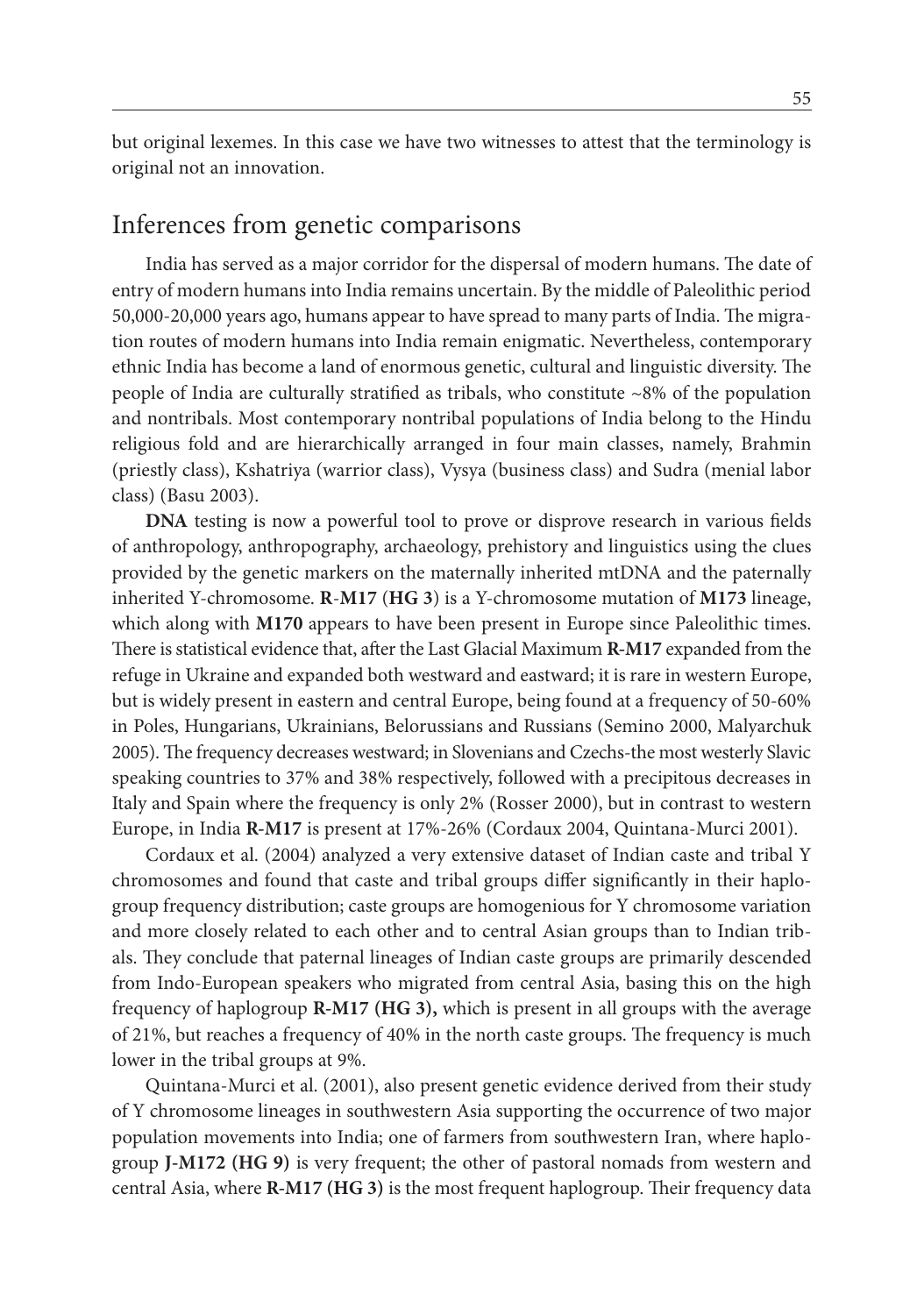supports the idea that Indo-European speakers spread from central Asia into modern Iran via an eastern-Caspian route, as well as into India, bringing the spread of genes and culture (including language) to southwestern Asia.

In the Balkans, **R-M17** frequency follows a similar pattern; Slovenians in the north west at 37 %, Croats at 29 % and Macedonians at 35 %. Then there is a sharp demarcation, between Slavic and non-Slavic populations and the frequency drops appreciably, in Albanians to 10 % and in Greeks to 12 % (Rosser 2000, Semino 2000).

Also other researchers, such as Quintana-Murci et al., found that **R-M17** is also frequent in the east of the Caspian Sea and extending to the Indian sub-continent. Iran also shows marked differences between the regions from west to east; the frequency in the west is at 3%, but in the eastern provinces it is at 31%. The frequency in Pakistan is 32% and India 26% (Quintana-Murci 2001). This is similar to the frequency found in the Balkans. However, in absolute terms Indian sub-continent has about five times as many men with this mutation than Europe. Why? Answer to this question would require further study.

Haplogroup **I-M170** which represents another putative Paleolithic mutation **M170;**  its age has been estimated to be  $\sim$  22,000 years old. Geneticists postulate that, it survived in the Balkans during LGM, and then spread after LGM. The mutation is now most frequent in Scandinavia – south Sweden and Norway at 40 % and in the Balkans among the Slavic speakers – Bosnians at 42 %, Slovenians at 38 %, Croats at 38 % and Macedonians in northern Greece at 30 %. The frequency then drops to 24 % in Albanians and to 14 % in Greeks. **I-M170** is present in all Slavic populations. However, it has not been found in India (Semino 2000, Rootsi 2004, Cordaux 2004). This would indicate that the separation, of the Indian branch of the IE language family from the Slavic, had already taken place and before the demic diffusion from the Balkans had occurred, since M170 mutation did not reach India proper. Thus **I-M170** marker cannot be associated with the linguistic similarities between Sanskrit and Slavic languages.

However, **Haplogroup 2**, which was used – pre Y Chromosome Consortium (YCC) nomenclature – to identify **I-M170** in Europe, was reported by Qamar et al., to be present in the Burusha population in Pakistan (Qamar 2002). The people speak Burushaski (note the –**ski** ending found widely in Slavic languages, including Macedonian), which is said to be a language isolate. The Burusho claim descent from the generals of Alexander's army who were exclusively Macedonian (Mansoor 2004).

Generally, it is the **R-M17** marker that best correlates with the linguistic similarities between the Slavic speakers in Europe, Eurasia and the Indo-Aryan speakers on the Indian sub-continent. Although **I-M170** marker is present in Pakistan, indications are that it took a different route to reach the Indian subcontinent than **R-M17**; very likely the path of the Alexander of Macedon.

#### Separation of ancestors of Slavs and Indo-Aryans

The analysis of Sanskrit language, the livestock terminology, the archaeological evidence associated with livestock domestication and other evidence can give us some indication as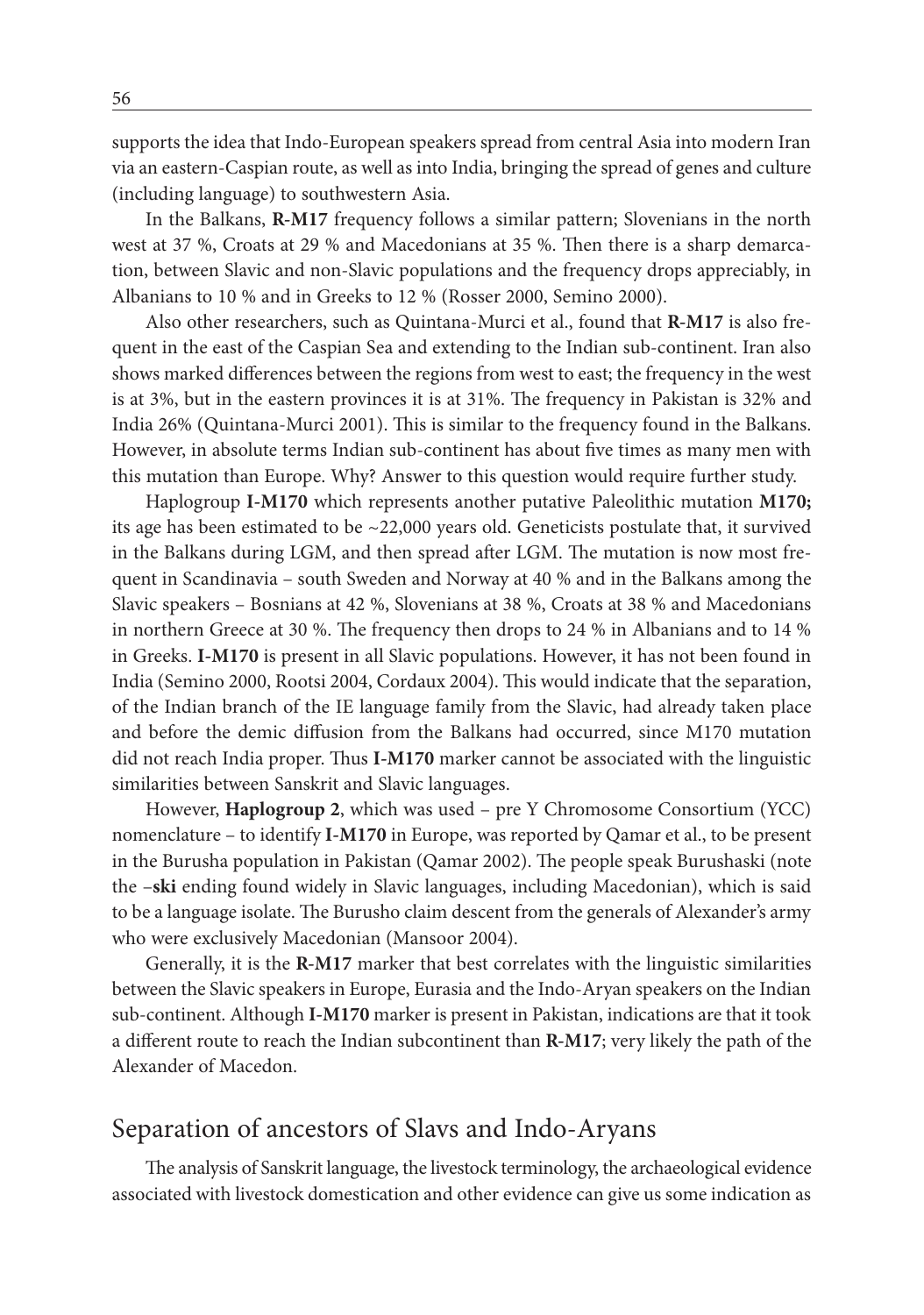to when the separation of the ancestors of the Slavs and Indo-Aryans may have occurred in the pre-historical past.

- Kazanas (2002) uses archaeological and astronomical evidence to support his hypothesis that Indo-Aryans entered India about 6,500 years ago.
- Genetic evidence based on mtDNA, presented by Kivisild et al. (1999), indicates that separation of Slavs and Indo-Aryans could have taken place any time between 6,300 and 10,300 years ago.
- Genetic evidence based on Y chromosome analyses, published by Quintana-Murci et al. (2001), established that 8,100 BC is the upper limit for the time when the population carrying R-M17 mutation started to expand in size in India.
- Gray and Atkinson (2003), based on linguistic evidence presented in their study, conclude that the divergence between Indo-Aryans and other Indo-Europeans took place about 7,000 years ago.
- The climatic study and the data presented by Adams & Otte (1999), namely the occurrence of 'Older Dryas' around 11,000 BC, of 'Younger Dryas' around '10,800 BC, and a sudden cooling event about 6,200 BC may have been the motivation for migration.
- The linguistic evidence in words for horse and mare—**aspa** and **aspaa** in Avesta; **as'va** and **as'vaa** in Sanskrit; **konj** and **kobila** in Slovenian; **kon'** and **kobila** in Russian, can be taken as another indication that the horse was domesticated in different regions, most likely after the separation of the ancestors of Slavs and Indo-Aryans. This can also be taken as an indication that the separation occurred during the period, as noted by Vila et al. (2001), when the horse disappeared from Eurasian steppe about 10,000 years ago and before the horse was domesticated and became more commom again, about 6,000 years ago. This is in agreement with the archaeological evidence, which affirms that one of the domestications took place on the Eurasian grassland steppe about 6,000 years ago.
- Based on '*lexical self-dating'* linguistic evidence, the agro-pastoral terminology developed before the split between the ancestors of the Slavs and the Indo-Aryans during the initial stages of the cattle domestication, which occurred 8,000-10,000 years ago, well before the domestication of the horse, which took place later, about 6,000 years ago.
- Banerji & Marshall found that Mohenjodaro and Harappa in the Indus valley already had a flourishing civilization about 5,000 years ago (Renfrew 1998).

## Conclusion

Most of the agropastoral terminology common to Sanskrit and Slavic languages likely developed during the initial stages of the domestication of cattle more than 8,000 years ago, followed shortly by the **gopati** and **gospod/gospodin** meaning *lord*, *master*, before the split of the ancestors of Slavs and Indo-Aryans took place.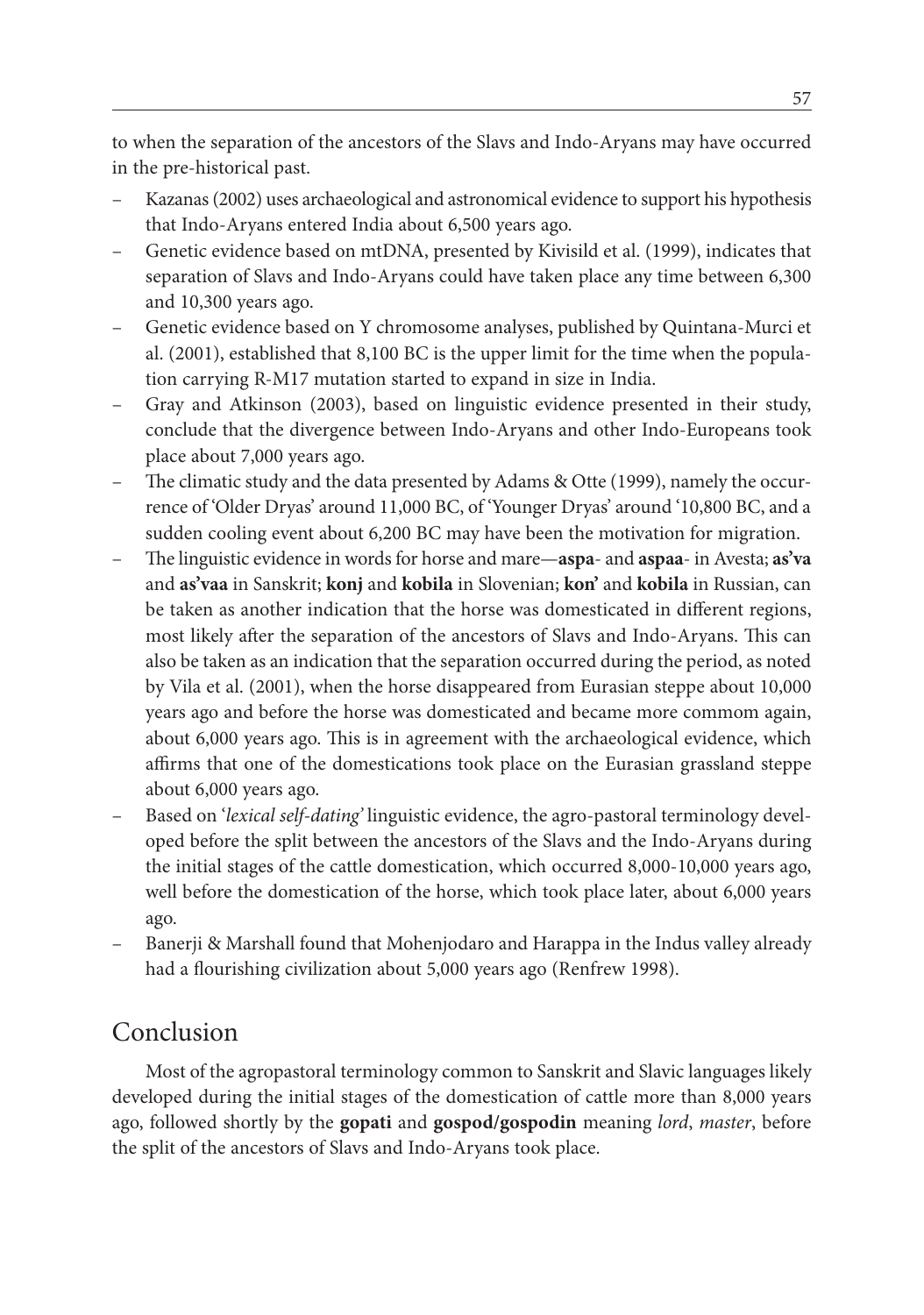## References

- 1. Adams J, Otte M, **1999**. Did Indo-European Languages spread before farming? *Current Anthropology 40*, 73-77
- 2. Alinei M, 2003. Interdisciplinary and linguistic evidence for Paleolithic continuity of Indo-European, Uralic and Altaic populations in Eurasia, with an excursus on Slavic ethnogenesis. *Paper read at the Conference Ancient Settlers in Europe,* Kobarid, [Slovenia] 29-30 May, 2003
- 3. Alinei M, 2004. The problem of dating in Linguistics. English translation by S. Kostić from Italian. *Origin of European Languages, Vol.* 1, *The Continuity Theory*, Bologna, Il Mulino, 1996
- 4. Bar**-**Yosef O, 2002. The Natufian Culture and the early Early Neolithic: Social and Economic Trends in Southwestern Asia, in: *Examining the farming/language dispersal hypothesis,*  eds. P Bellwood & C Renfrew (McDonald Institute Monographs) Cambridge, McDonald Institute for Archaeological Research, p.113-126. ISBN: 1-902937-30-1
- 5. Barnouw V, 1982. *An Introduction to Anthropology: Physical Anthropology and Archaeology, Vol. 1,* Homewood, Illinois, The Dorsey Press, p. 143
- 6. Basu A, Mukherjee N, Roy S, Sengupta S, Banerjee S, Chakraborty M, Dey B, Roy M, Roy B, Bhattacharyya N P, Roychoudhury S, Majumder P, **2003**. Ethnic India: A Genomic view, With Special Reference to Peopling and Structure. *Genomic Research 13*, 2277-2290
- 7. Bradley D G, 2000. Mitochondrial DNA Diversity and Origins of Domestic Livestock, in *Archaeogenetics: DNA and the population prehistory of Europe,* eds. C Renfrew & C Boyle (McDonald Institute Monographs), McDonald Institute for Archaeological Research, Cambridge, p.315-320. ISBN: 1-9o2937-30-1
- 8. Burrow T, 1995, *The Sanskrit Language,* 2nd. ed. Motilal Banarsidass, Delhi, 2001, p.3 ISBN: 81-208-1767-2
- 9. Cardaux R, Aunger R, Bentley G, Nasidze I, Sirajuddin S M, Stoneking M, **2004**. Independent Origins of Indian Caste and Tribal Paternal Lineages. *Current Biology 14*, 231-235
- 10. Comrie B, 2002. Farming Dispersals in Europe and the Spread of the Indo-European Language Family, in *Examining the farming/language dispersal hypothesis,* eds. P Bellwood & C Renfrew (McDonald Institute Monographs), McDonald Institute for Archaeological Research, Cambridge, p.409-419. ISBN: 1-902937-30-1
- 11. Ehret C, 2002. Language Family Expansions: Broadening our Understandings of Cause from an African Perspective, in *Examining the farming/language dispersal hypothesis,*  eds*.* P Bellwood & C Renfrew (McDonald Institute Monographs), McDonald Institute for Archaeological Research, Cambridge, 369-377. ISBN: 1-902937-30-1
- 12. Feuerstein G, Kak S, Frawley D, 1995. *In search of the Cradle of Civilization.* Wheaton, Il., USA/ Adyar, Madras, India, Quest Books, p. 107,148-149. ISBN: 0-8356-0720-8
- 13. Gray D R, Atkinson Q D, **2003**. Language-tree divergence times support the Anatolian theory of Indo-European origin. *Nature 426*, 435-438
- 14. Jones M, 2002. Issues of Scale and Symbiosis: Unpicking the Agricultural 'Package', in *Examining the farming/language dispersal hypothesis,* eds. P Bellwood & C Renfrew (McDonald Institue Monographs), McDonald Institute for Archaeological Research, Cambridge, p.369-377. ISBN: 902937-30-1
- 15. Kazanas N, **2002**. Indigenous Indo-Aryans and the Rig-Veda. *J. Indo-European Studies 30*, 275-334.
- 16. Kivisild T, Bamshad M J, Kaldma K, et al., **1999**. Deep common ancestry of Indian and western Eurasian mitochondrial DNA lineages. *Current Biology 9*, 1331-1334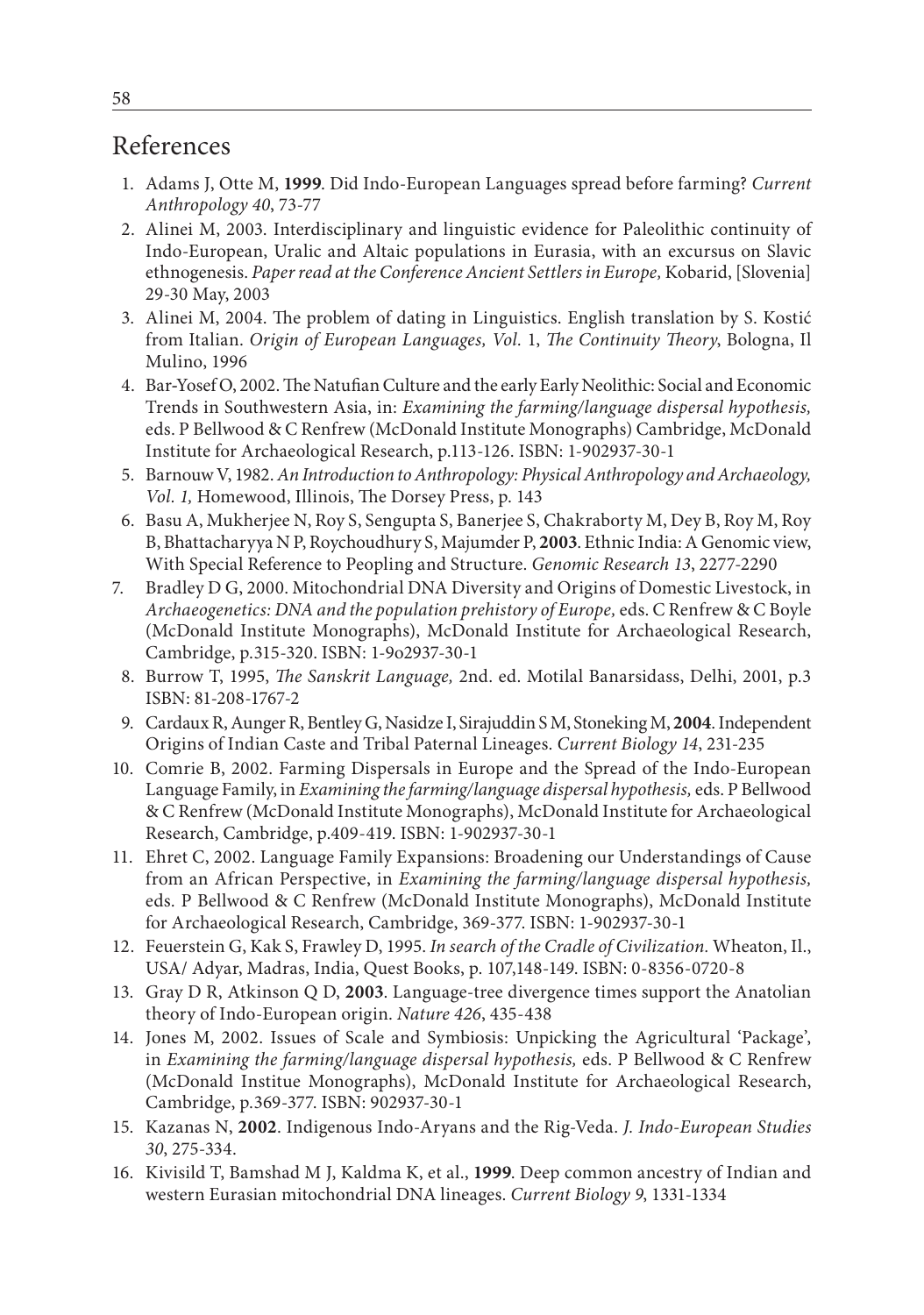- 17. Lindgren G, Backstrom N, Swinburne J, Hellborg L, Einarson A, Sandberg K, Cothran G, Vila C, Binns M, Ellegren H, **2004**. Limited number of patrilines in horse domestication. *Nature Genetics 36*, 335-336
- 18. Loftus R T, Mc Hugh D E, Bradley D G, Sharp P M, 1994. Evidence of two independent domestications of cattle. *Proceedings of the National Academy of Science USA* Vol.91, pp 2757-2761
- 19. Macdonell A A 1917, *A Vedic Reader for Students,* 2nd. ed. Delhi, Low Price Publications, 1995, p. xi. ISBN: 81-86142-68-1
- 20. Mansoor A, Mazhar K, Khaliq S, Hameed A, Rehman S, Siddiqi S, Papaioannou M, Cavalli-Sforza L L, Mehdi S Q, Ayub Q, **2004**. Investigation of the Greek ancestry of populations from northern Pakistan. *Human Genetics 114*, 484-490
- 21. Marjanovic D, Fornarino S, Montagna S, Primorac D, Hadziselimovic R, Vidovic S, Pojskic N, Battaglia V, Achilli A, Drobnic K, Andjelinovic S, Torroni A, **2005**. The peopling of Modern Bosnia-Herzegovina: Y-chromosome Haplogroups in the Three Main Ethnic Groups. *Annals of Human Genetics 69*,1-7
- 22. Medjugorac I, Kustermann W, Lazar P, Russ I, Pirchner F, **1994**. Marker-derived phylogeny of European cattle supports demic expansion of agriculture. *Animal Genetics 25*, 19-27
- 23. Qamar R, Ayub Q, Mohyuddin A, Helgason A, Mazhar K, Mansoor A, Zerjal T, Tyler-Smith C, Mehdi S C, **2002**. Y-Chromosomal Variation in Pakistan. *Am. J. Hum. Genet. 70*, 1107-1124
- 24. Quintana-Murci L, Krausz C, Zerjal T, Sayar S H, Hammer F, Mehdi S Q, Ayub Q, Qamar R, Mohyuddin A, Radhakrishna U, Jobling M A, Tyler-Smith C, McElreavey K, **2001**. Y-Chromosome Lineages Trace Diffusion of People and Languages in Southwestern Asia. *Am. J. Hum. Genet. 68*, 537-542
- 25. Rand McNally, 1980. *Cosmopolitan World Atlas.* Rand McNally & Company, Chicago/New York p.136-152
- 26. Renfrew C, 1998. *Archaeology & Language: The Puzzle of Indo-European Origins* Pimlico edition, Random house, London, p.163-176, 183. ISBN 0-7126-6612-5
- 27. Rootsi S, Magri C, Kivisild T, and 42 others, **2004**. Phylogeography of Y-Chromosome Haplogroup I Reveals Distinct Domains of Prehistoric Gene Flow in Europe. *Am. J. Hum. Genet. 75*, 128-137
- 28. Rosser Z H, Zerjal T, Hurles M E, Adojaan M, Alavantic D, and 60 others, **2000**. Y-Chromosomal Diversity in Europe is Clinal and Influenced Primarily by Geography, Rather than by Language. *Am. J. Hum. Genet. 67*, 1526-1543
- 29. Semino O, Passarino G, Oefner P J, Lin A, and 13 others, **2000**. The Genetic Legacy of Palaeolithic *Homo sapiens* in Extant Europeans: A Y Chromosome Perspective. *Science 290*, 1155-1159
- 30. Štih P, Simoniti V, 1996. *Slovenska zgodovina do razsvetljenstva*. Korotan, Ljubljana p. 143 ISBN 3-85013-3125
- 31. Valladas H, Clottes J, Geneste J-M, Garcia M A, Arnold M, Cachier H, Tisnerat-Laborde N, **2001**. Evolution of prehistoric cave art. *Nature 413*, 478
- 32. Vila C, Leonar J A, Gotherstro A, Marklund S, Sandberg K, Liden K, Wayne R K, Elegren H, **2001**. Widespread origins of domestic horse lineages. *Science 291*, 474-477